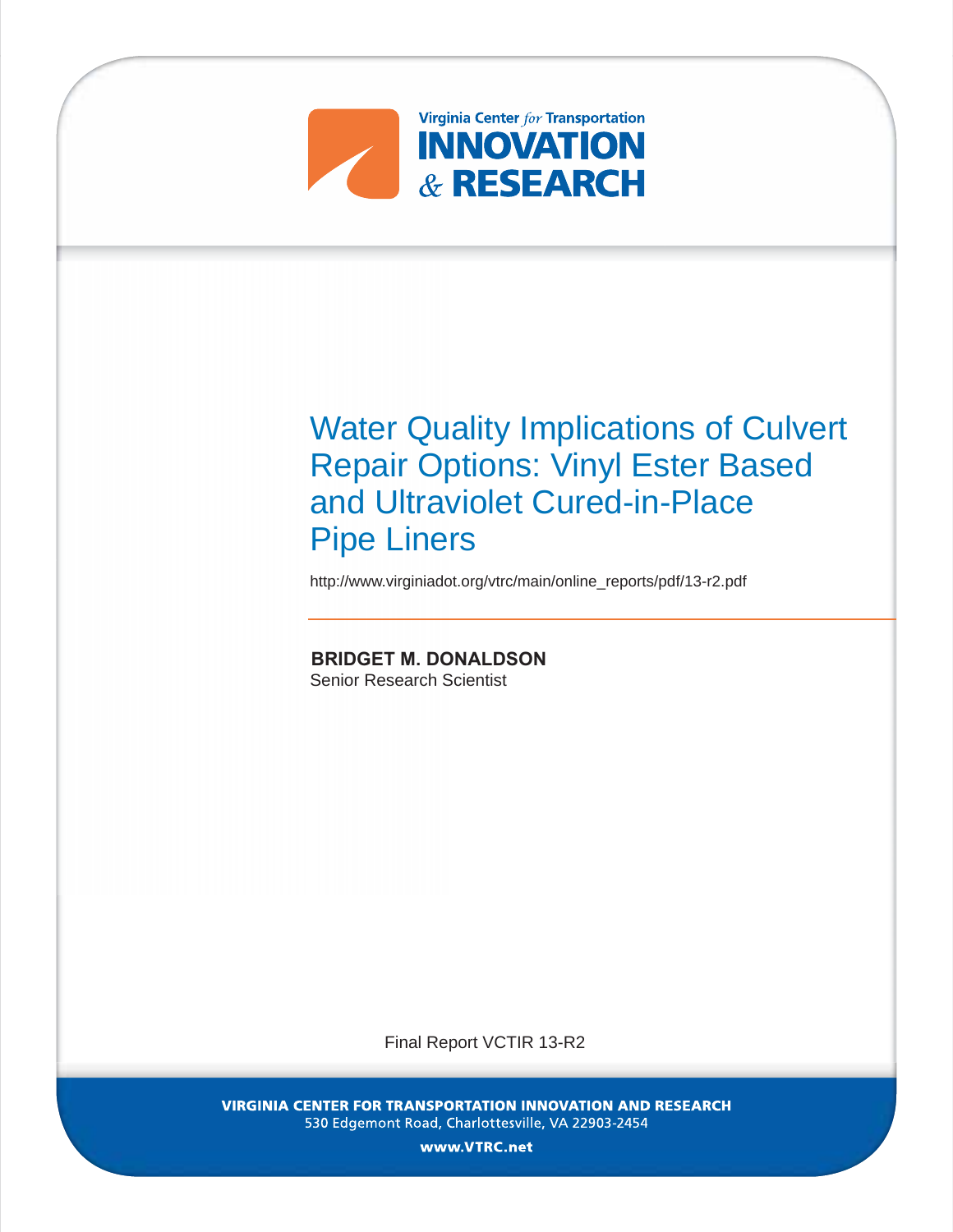|                                                            | $\beta$ and $\alpha$ into Fage - ineport on Federally Funded Froject        |                                        |  |
|------------------------------------------------------------|-----------------------------------------------------------------------------|----------------------------------------|--|
| 1. Report No.:<br>FHWA/VCTIR 13-R2                         | 2. Government Accession No.:                                                | 3. Recipient's Catalog No.:            |  |
| 4. Title and Subtitle:                                     |                                                                             | 5. Report Date:                        |  |
|                                                            | Water Quality Implications of Culvert Repair Options: Vinyl Ester Based and | November 2012                          |  |
|                                                            |                                                                             |                                        |  |
| Ultraviolet Cured-in-Place Pipe Liners                     |                                                                             | 6. Performing Organization Code:       |  |
|                                                            |                                                                             |                                        |  |
| 7. Author(s):                                              |                                                                             | 8. Performing Organization Report No.: |  |
| Bridget M. Donaldson                                       |                                                                             | VCTIR 13-R2                            |  |
|                                                            |                                                                             |                                        |  |
| 9. Performing Organization and Address:                    |                                                                             | 10. Work Unit No. (TRAIS):             |  |
| Virginia Center for Transportation Innovation and Research |                                                                             |                                        |  |
| 530 Edgemont Road                                          | 11. Contract or Grant No.:                                                  |                                        |  |
| Charlottesville, VA 22903                                  | 98482                                                                       |                                        |  |
|                                                            |                                                                             |                                        |  |
| 12. Sponsoring Agencies' Name and Address:                 |                                                                             | 13. Type of Report and Period Covered: |  |
| Virginia Department of Transportation                      | Federal Highway Administration                                              | Final                                  |  |
| 1401 E. Broad Street                                       | 400 North 8th Street, Room 750                                              | 14. Sponsoring Agency Code:            |  |
| Richmond, VA 23219                                         | Richmond, VA 23219-4825                                                     |                                        |  |
|                                                            |                                                                             |                                        |  |
| 15. Supplementary Notes:                                   |                                                                             |                                        |  |
|                                                            |                                                                             |                                        |  |

#### 16. Abstract:

Specifications of the Virginia Department of Transportation (VDOT) allow for the use of several "trenchless" pipe or culvert repair technologies whereby existing underground culverts are repaired in place rather than by the use of the conventional method of unearthing and replacing damaged sections. However, water quality implications of these trenchless alternatives are not completely understood. A previous evaluation found water quality impacts from installations of conventional cured-in-place pipe (CIPP). This trenchless rehabilitation technology includes saturating a flexible liner with a styrene-based resin and curing the liner onsite with steam or hot water. VDOT subsequently implemented new specifications for styrene-based CIPP to prevent water quality impacts from its installation or use. The current study included an environmental evaluation of two unconventional CIPP technologies available for use by VDOT: vinyl ester based (styrene-free) CIPP and styrene-based ultraviolet (UV) CIPP.

To evaluate the potential for vinyl ester based and UV CIPP technologies to impact water quality, water samples were collected from field installations and simulations for up to 120 days. Samples were analyzed for product constituents listed in material safety data sheets. Results were then compared with established regulatory standards and published toxicity criteria for aquatic species.

For the vinyl ester based CIPP liner evaluated, concentrations of the primary resin constituent exceeded toxicity thresholds for aquatic species in six subsequent water sampling events. Adherence to VDOT's CIPP specifications for styrenebased liners is expected to minimize contaminant leaching from the installation and use of this product. Following UV CIPP installations, no water quality impacts were documented from culvert outlets with water flow but styrene concentrations following one of the installations exceeded toxicity thresholds for aquatic species in standing water.

 The study recommends that VDOT consider revising its current CIPP specifications such that styrene-based CIPP requirements also apply to non–styrene-based CIPP installations. Because the water quality evaluations conducted in this study could not capture the range of potential field scenarios and installation variables, the VDOT specification that requires the collection and analyses of water and soil samples following CIPP installations would provide VDOT with additional sampling results from liners installed in varying field conditions and help ensure that VDOT is using this lining technology with appropriate environmental safeguards.

| 17 Key Words:                                                                    | 18. Distribution Statement:                               |  |                   |            |
|----------------------------------------------------------------------------------|-----------------------------------------------------------|--|-------------------|------------|
| Pipe repair, culvert rehabilitation, trenchless rehabilitation,                  | No restrictions. This document is available to the public |  |                   |            |
| aquatic species, styrene, environment                                            | through NTIS, Springfield, VA 22161.                      |  |                   |            |
| 19. Security Classif. (of this report):<br>20. Security Classif. (of this page): |                                                           |  | 21. No. of Pages: | 22. Price: |
| Unclassified<br>Unclassified                                                     |                                                           |  | 24                |            |
|                                                                                  |                                                           |  |                   |            |

Form DOT F 1700.7 (8-72) Reproduction of completed page authorized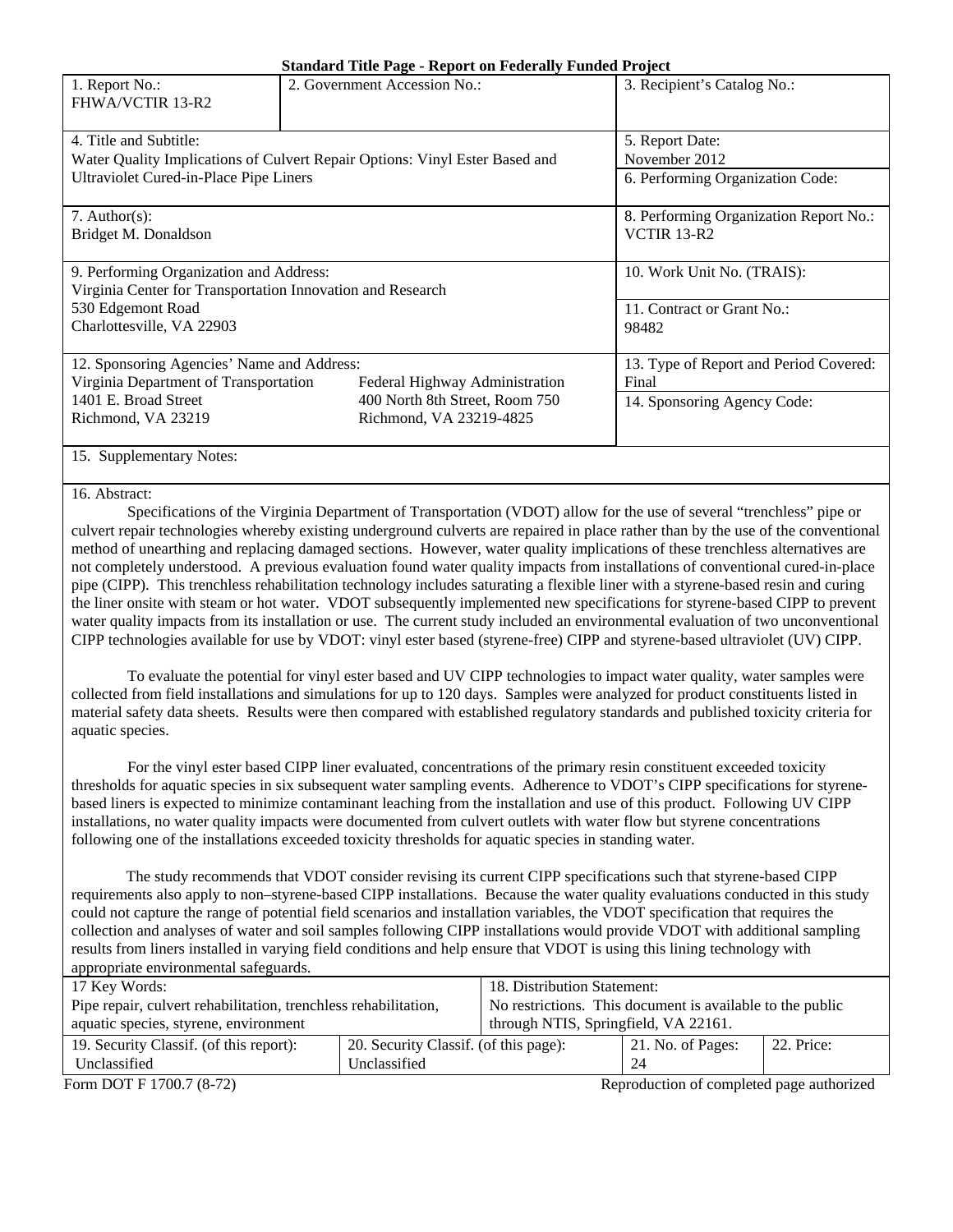## **FINAL REPORT**

# **WATER QUALITY IMPLICATIONS OF CULVERT REPAIR OPTIONS: VINYL ESTER BASED AND ULTRAVIOLET CURED-IN-PLACE PIPE LINERS**

**Bridget M. Donaldson Senior Research Scientist** 

In Cooperation with the U.S. Department of Transportation Federal Highway Administration

.

Virginia Center for Transportation Innovation and Research (A partnership of the Virginia Department of Transportation and the University of Virginia since 1948)

Charlottesville, Virginia

November 2012 VCTIR 13-R2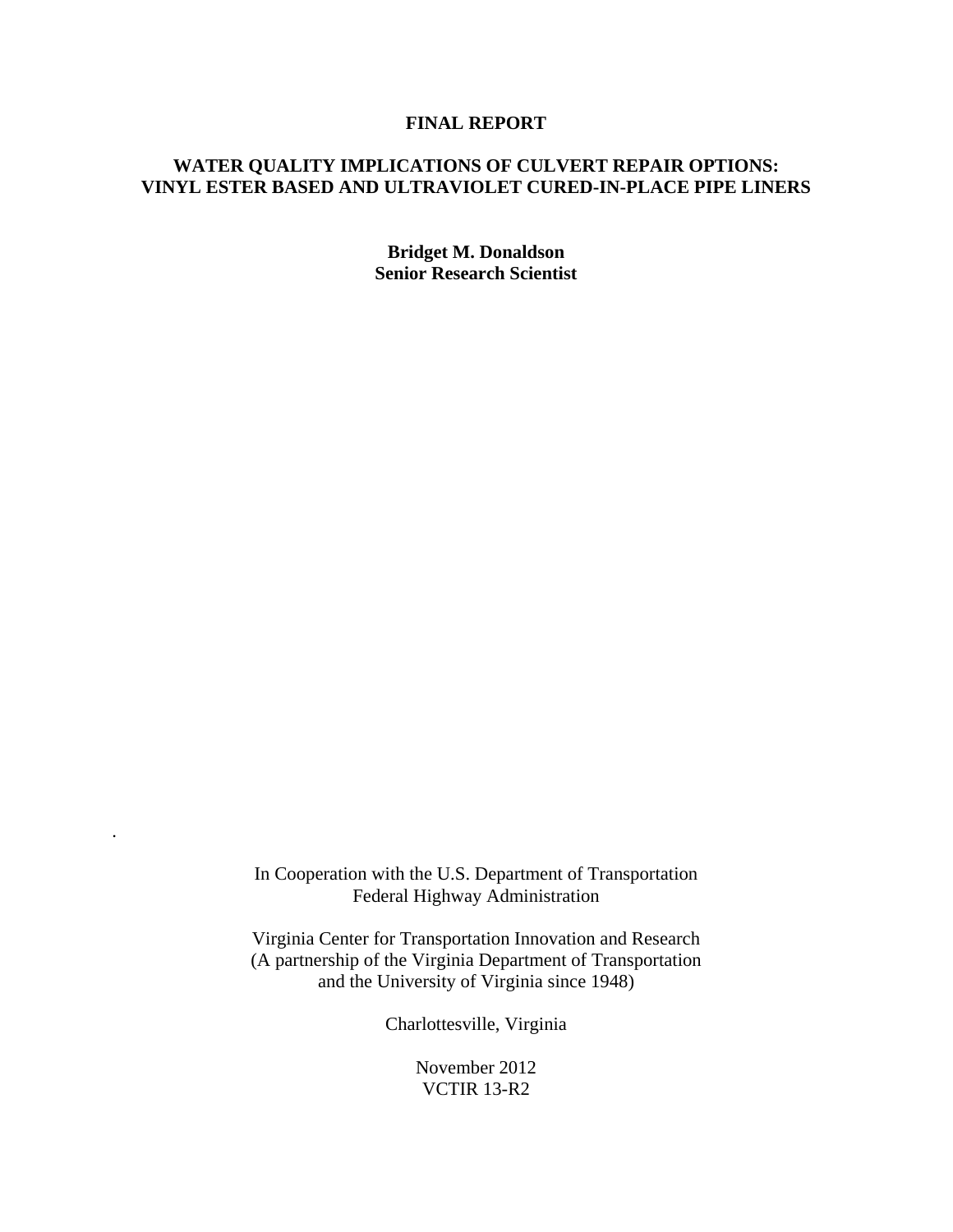## **DISCLAIMER**

The contents of this report reflect the views of the author, who is responsible for the facts and the accuracy of the data presented herein. The contents do not necessarily reflect the official views or policies of the Virginia Department of Transportation, the Commonwealth Transportation Board, or the Federal Highway Administration. This report does not constitute a standard, specification, or regulation. Any inclusion of manufacturer names, trade names, or trademarks is for identification purposes only and is not to be considered an endorsement.

> Copyright 2012 by the Commonwealth of Virginia. All rights reserved.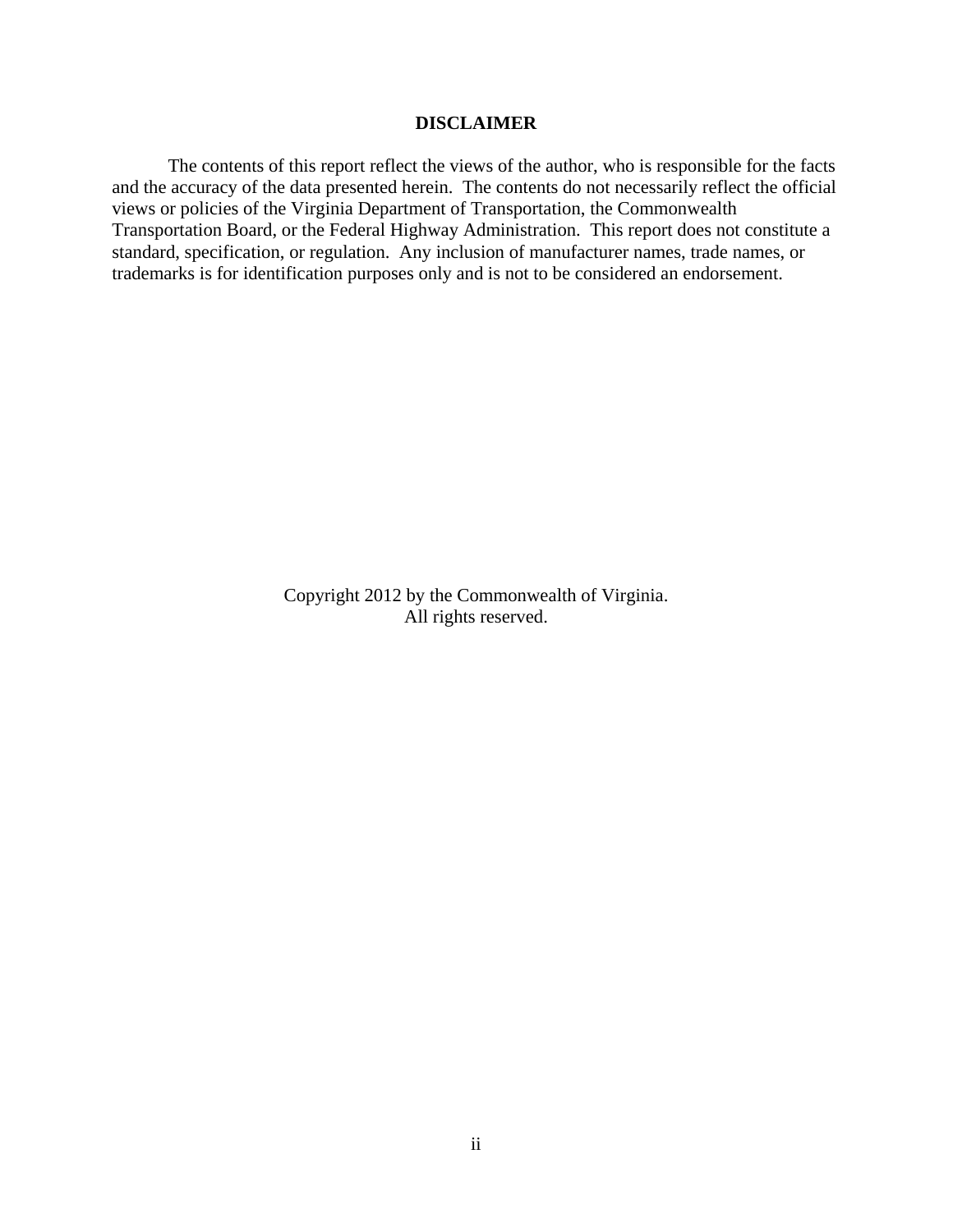#### **ABSTRACT**

Specifications of the Virginia Department of Transportation (VDOT) allow for the use of several "trenchless" pipe or culvert repair technologies whereby existing underground culverts are repaired in place rather than by the use of the conventional method of unearthing and replacing damaged sections. However, water quality implications of these trenchless alternatives are not completely understood. A previous evaluation found water quality impacts from installations of conventional cured-in-place pipe (CIPP). This trenchless rehabilitation technology includes saturating a flexible liner with a styrene-based resin and curing the liner onsite with steam or hot water. VDOT subsequently implemented new specifications for styrene-based CIPP to prevent water quality impacts from its installation or use. The current study included an environmental evaluation of two unconventional CIPP technologies available for use by VDOT: vinyl ester based (styrene-free) CIPP and styrene-based ultraviolet (UV) CIPP.

To evaluate the potential for vinyl ester based and UV CIPP technologies to impact water quality, water samples were collected from field installations and simulations for up to 120 days. Samples were analyzed for product constituents listed in material safety data sheets. Results were then compared with established regulatory standards and published toxicity criteria for aquatic species.

For the vinyl ester based CIPP liner evaluated, concentrations of the primary resin constituent exceeded toxicity thresholds for aquatic species in six subsequent water sampling events. Adherence to VDOT's CIPP specifications for styrene-based liners is expected to minimize contaminant leaching from the installation and use of this product. Following UV CIPP installations, no water quality impacts were documented from culvert outlets with water flow but styrene concentrations following one of the installations exceeded toxicity thresholds for aquatic species in standing water.

The study recommends that VDOT consider revising its current CIPP specifications such that styrene-based CIPP requirements also apply to non–styrene-based CIPP installations. Because the water quality evaluations conducted in this study could not capture the range of potential field scenarios and installation variables, the VDOT specification that requires the collection and analyses of water and soil samples following CIPP installations would provide VDOT with additional sampling results from liners installed in varying field conditions and help ensure that VDOT is using this lining technology with appropriate environmental safeguards.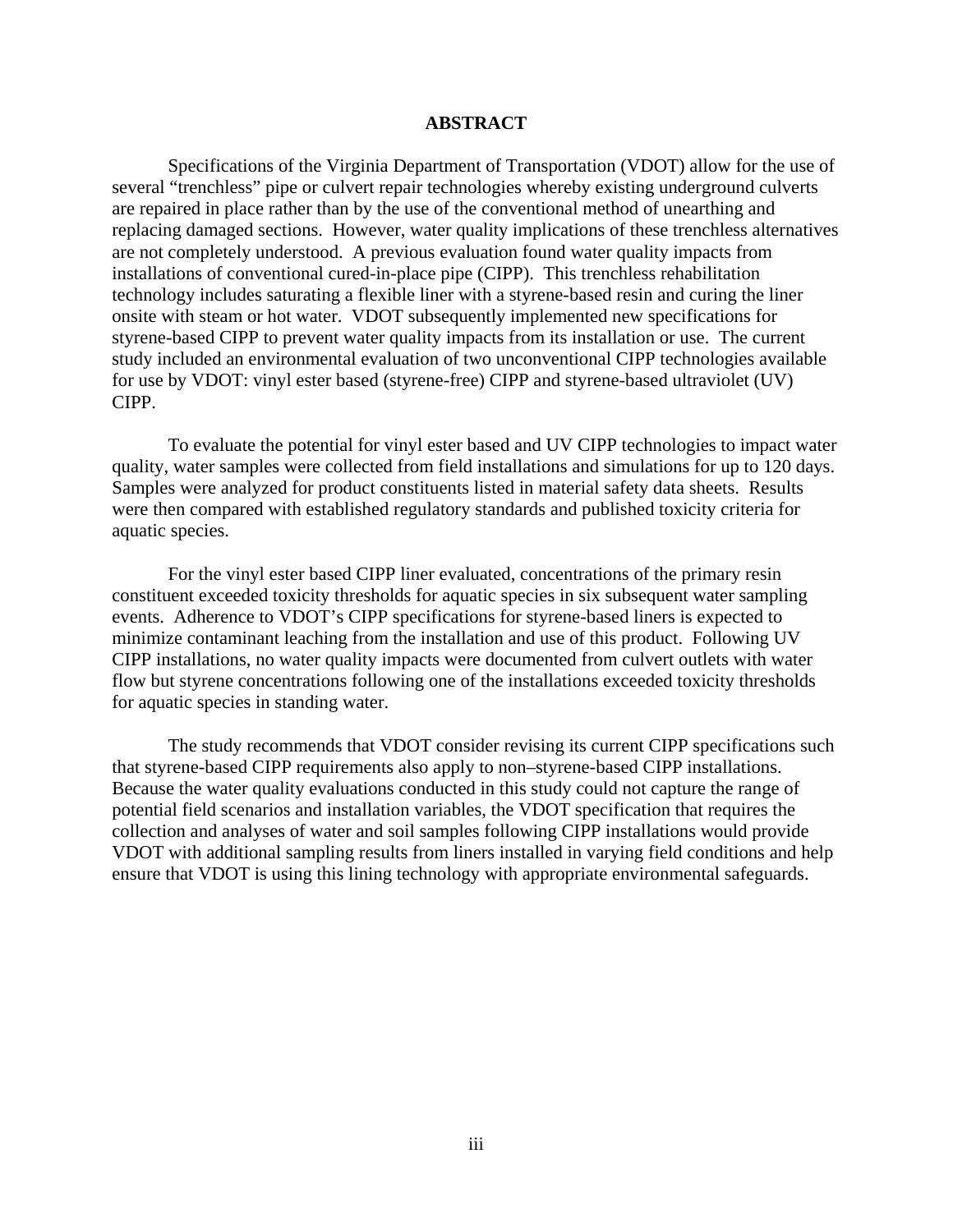#### **FINAL REPORT**

# **WATER QUALITY IMPLICATIONS OF CULVERT REPAIR OPTIONS: VINYL ESTER BASED AND ULTRAVIOLET CURED-IN-PLACE PIPE LINERS**

## **Bridget M. Donaldson Senior Research Scientist**

## **INTRODUCTION**

## **Background**

Trenchless pipe rehabilitation is a non-intrusive construction method commonly used by municipalities, utilities, and transportation agencies for repairing damaged pipes. For decades, various trenchless technologies have been applied as a means of repairing wastewater, drinking water, and stormwater infrastructure. New technologies continue to emerge as aging and failing pipes have become a significant maintenance concern in the United States (U.S. Environmental Protection Agency [EPA], 2002). However, few studies have been conducted that quantify any impact these technologies may have on the environment.

Many stormwater pipes (hereinafter "culverts") installed and maintained by the Virginia Department of Transportation (VDOT) have reached the end of their service life or have otherwise become damaged. VDOT specifications allow for the use of certain trenchless culvert repair technologies (VDOT, 2008a), but there is insufficient information for some of these technologies with regard to potential risks to water quality. A previous culvert repair evaluation conducted by Donaldson and Baker (2008) documented that one of these methods, cured-inplace pipe (CIPP) rehabilitation, had the potential to contaminate downstream water, particularly when certain installation variables (e.g., resin and cure water containments) were not properly controlled. After further analyses of CIPP technology, VDOT created specifications for styrenebased CIPP installations (VDOT, 2008b). VDOT also requested that the Virginia Transportation Research Council (now the Virginia Center for Transportation Innovation and Research) review other culvert rehabilitation products and processes used by VDOT. A second study was then conducted through a contract with the University of Virginia whereby an additional method of culvert rehabilitation (fold and form) was analyzed (Ren and Smith, 2010). Limited availability of field installations at the time limited the scope of that work to only laboratory leaching testing. Laboratory experiments and analyses suggested that fold and form liners are not expected to have any significant adverse environmental impact in field applications (Ren and Smith, 2010).

## **Types of CIPP Technologies**

 CIPP technology was introduced 40 years ago and has developed into a billion dollar industry (Griffin, 2011). CIPP repair dominates the underground pipe industry (Hoffstadt, 2000) and is also used to repair culverts maintained by U.S. transportation agencies nationwide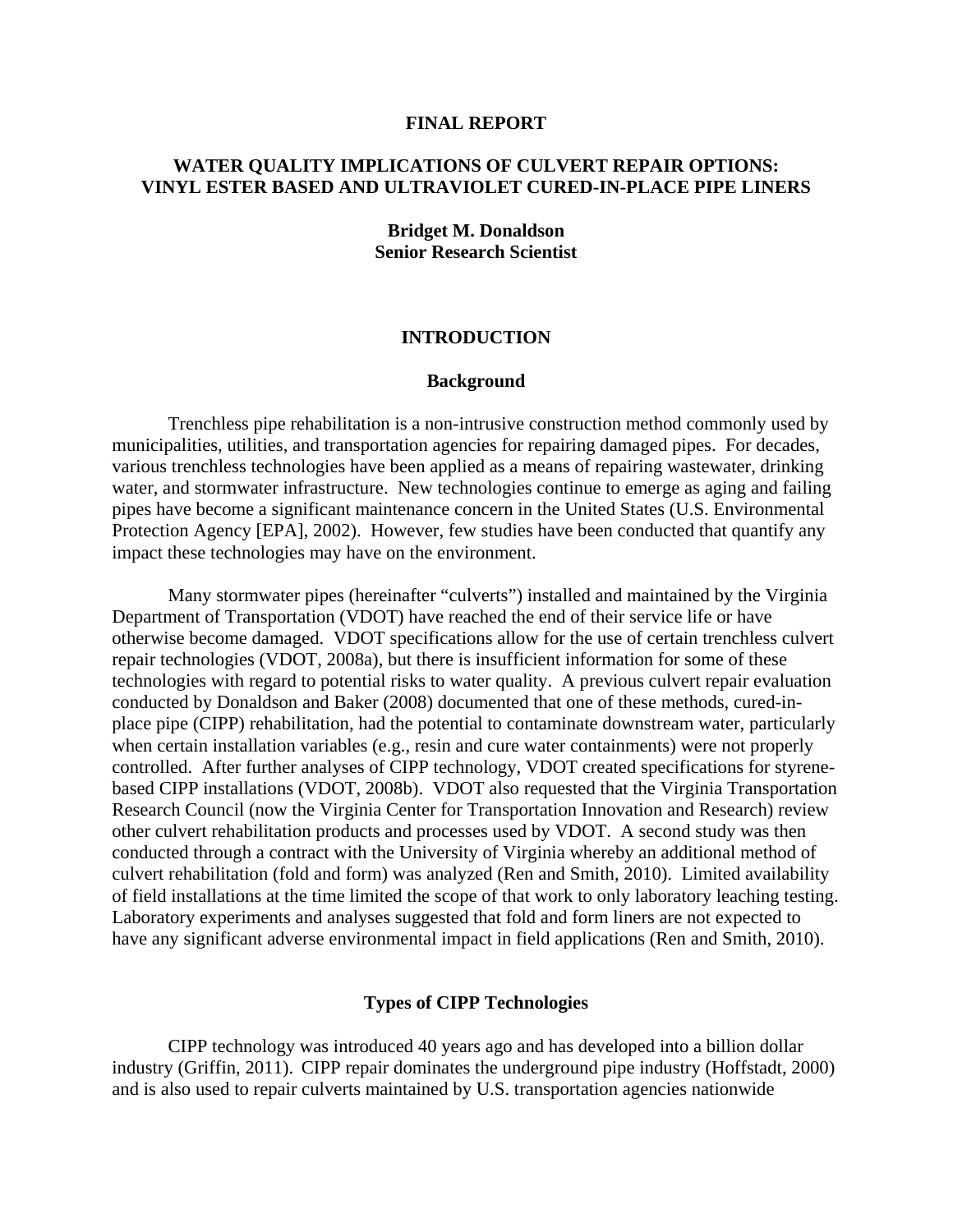(Insituform, 2011). For the purposes of this study, CIPP technology is separated into three general technologies:

- 1. *Conventional CIPP,* which entails the insertion of a felt liner into the damaged host culvert. The liner is saturated with a styrene-monomer–based resin that polymerizes (i.e., "cures") as a result of hours of steam or hot water recirculation.
- 2. *Vinyl ester based CIPP,* which uses lining materials and curing methods similar to those of conventional CIPP but uses a styrene-free resin.
- 3. *CIPP that uses a styrene-based resin as in conventional CIPP but different liner materials than with conventional and vinyl ester based methods and cures with ultraviolet (UV) light rather than steam or hot water.* This type was relatively recently introduced in the United States.

Conventional CIPP methods are more widely used because of their long history of use in the CIPP industry (Najafi, 2004). However, there have been numerous anecdotal reports of damage to aquatic habitat and treatment processes at wastewater treatment facilities from their use (Whelton et al., 2012). The use of unconventional vinyl ester based and UV CIPP technologies is expanding, and these technologies are often marketed for their environmental benefits over traditional CIPP. No studies, however, have characterized the potential water quality impacts of the installation of vinyl ester based or UV CIPP in stormwater culverts.

VDOT's CIPP specifications (VDOT, 2008b) were largely based on the water quality evaluations of conventional CIPP (i.e., styrene-based and cured by steam or hot water). The requirements are specific to "styrene-based cured-in-place liner systems" (VDOT, 2008b). A few of these specifications include the following:

- the placement of an impermeable sheet immediately upstream and downstream of the host pipe to capture any raw resin spillage during installation
- the capture and proper disposal of any cure water or steam condensate
- a thorough rinsing of the cured pipe and capture and proper disposal of the rinse water
- the collection of water and soil samples before and after installation.

## **Problem Statement**

Unconventional CIPP technologies (i.e., UV and vinyl ester based) were introduced to VDOT after the development of the conventional CIPP specifications. Thus, they do not apply to styrene-based repair methods (e.g., vinyl ester based CIPP) and were written without an evaluation of either of these unconventional CIPP technologies. A determination of the potential water quality implications of unconventional CIPP technologies is needed to ensure that VDOT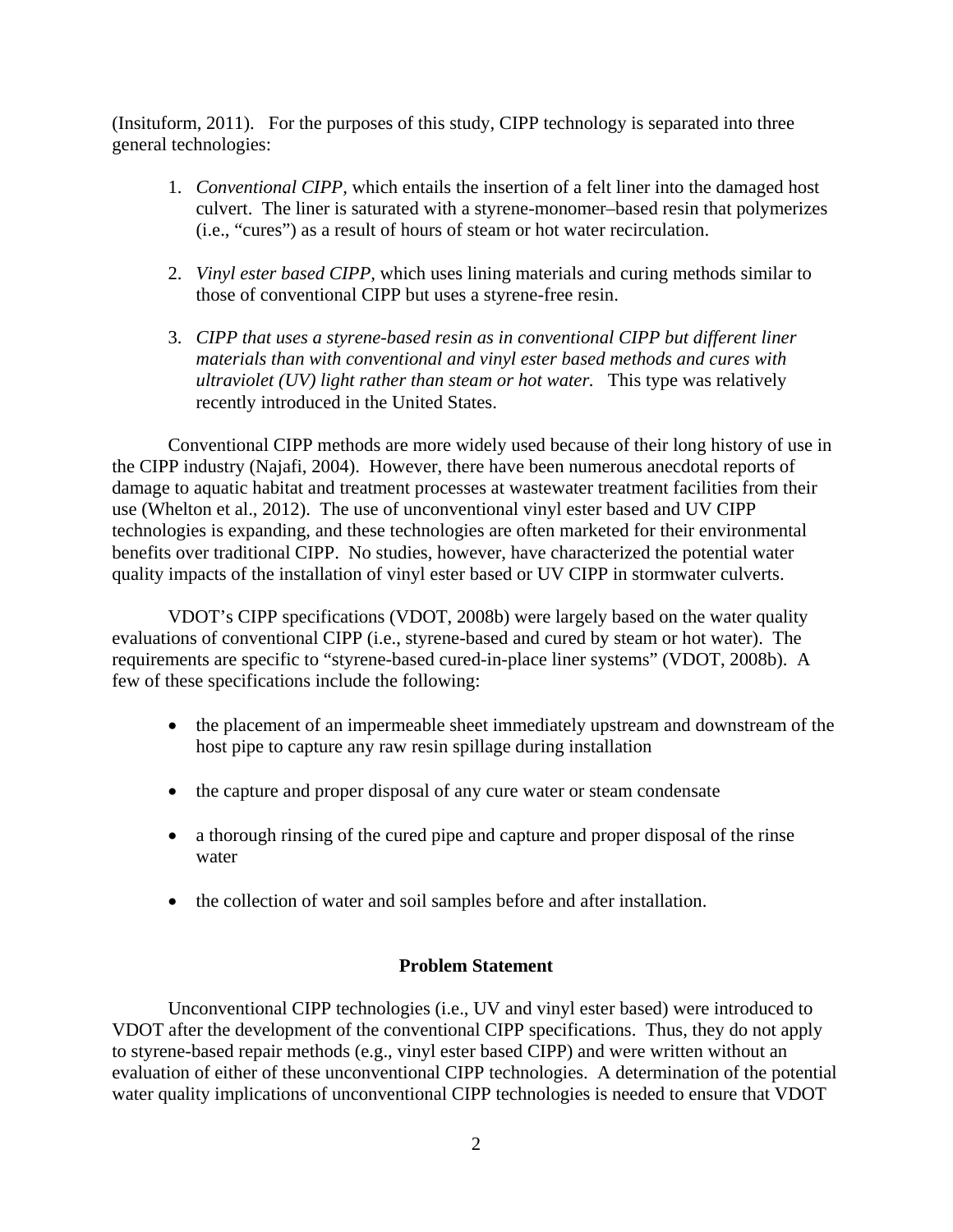is continuing to be a responsible user of all CIPP technologies with respect to environmental factors.

## **PURPOSE AND SCOPE**

The purpose of this study was to evaluate two unconventional CIPP rehabilitation technologies, i.e., vinyl ester based CIPP liners and UV CIPP liners, for their potential impacts on water quality. The objectives were to provide VDOT with information on each technology regarding (1) its potential to contaminate water to a degree that exceeds the toxicity thresholds for aquatic species, and (2) whether adherence to or modification of VDOT's existing styrenebased CIPP specifications would be expected to mitigate any adverse impacts on water quality.

The scope was limited to three culvert liner evaluations that included water quality analyses up to 120 days following field installations and comparisons of the findings with toxicity thresholds for aquatic species. These evaluations can serve as a starting point for understanding water quality risks from the use of these repair technologies. A study of the water quality analyses of spray-on liners has also been completed (Donaldson and Whelton, 2012).

## **METHODS**

Four tasks were conducted to achieve the study objectives.

- 1. Conduct a literature review of information regarding the material and installation procedures and relevant water quality standards and toxicity studies of aquatic species for the chemicals that comprise each of the two technologies, i.e., vinyl ester based CIPP and UV CIPP.
- 2. Observe one vinyl ester based and two UV CIPP installations and document methods or incidents that might pertain to water quality.
- 3. Conduct water quality tests and compare results with the toxicity thresholds for aquatic species.
- 4. Evaluate the results of the first three tasks to determine whether adherence to or modification of VDOT's current styrene-based CIPP specifications would be expected to mitigate any adverse impacts to water quality.

## **Literature Review**

A search of the literature and sources of product information was conducted to determine (1) the methods and materials used for each evaluated technology, (2) federal and state environmental standards relevant to the product constituents, and (3) the toxicity thresholds for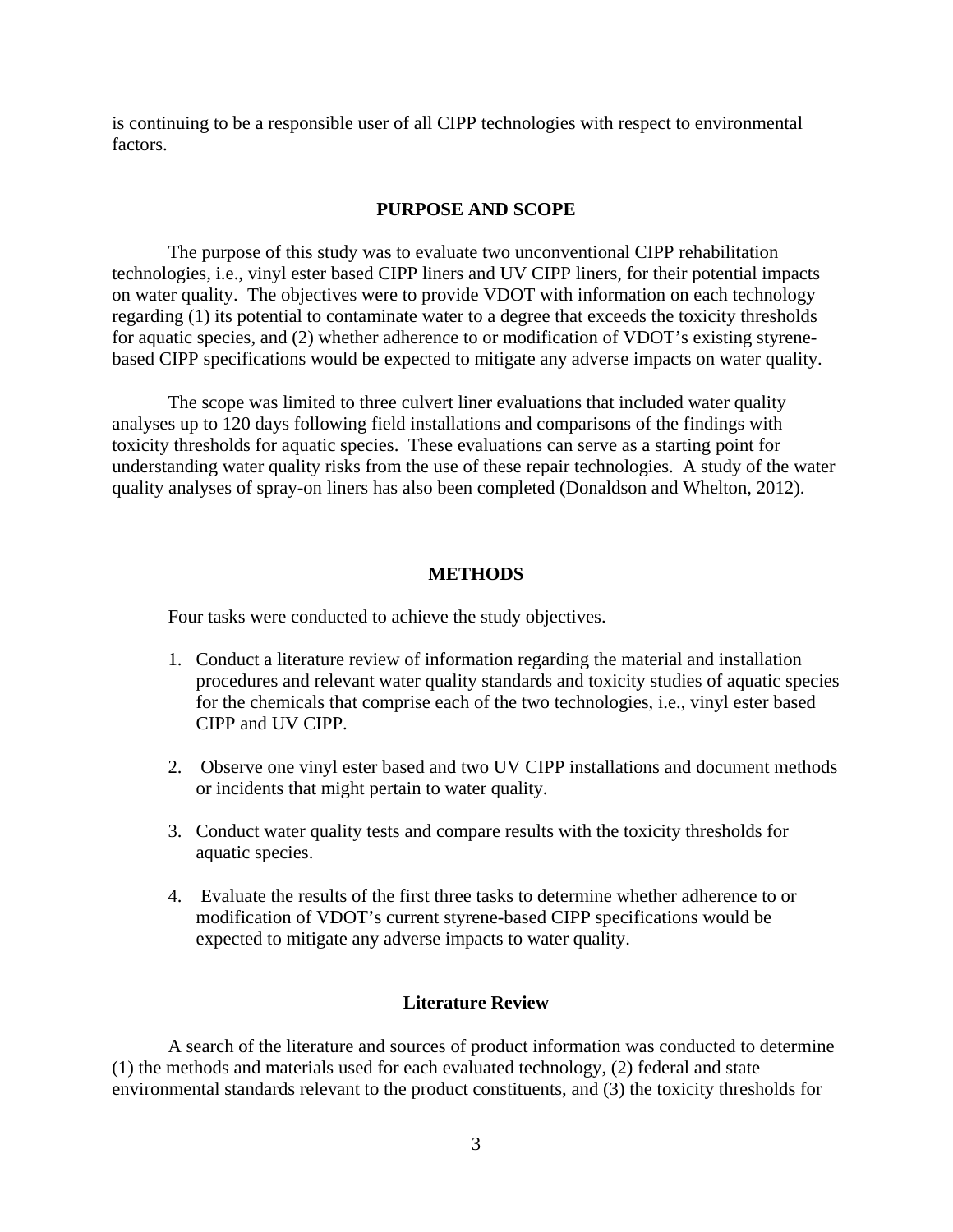aquatic species with regard to the resin constituents. Information regarding standards and toxicity studies for the resin constituents was obtained from the websites of the American Society for Testing and Materials (ASTM), the U.S. EPA, the Virginia Department of Environmental Quality, and online databases such as Biological Sciences, Environmental Sciences and Pollution Management, and WorldCat. Product information was also collected directly from vinyl ester based and UV CIPP vendors. Findings documented from the literature review on installation procedures were intended to provide an overview rather than a comprehensive description.

## **Observations of Field Installations**

Three installations of two CIPP technologies were observed (Table 1). Observations of methods or incidents during and after installations that might pertain to water quality were documented. Projects included field installations, where liners were installed in corrugated metal culverts that conveyed a stream or stormwater, and a demonstration installation. A lack of suitable options for repairing true culverts within the study timeline required that Company A's liners be installed in a hard fabric designed to simulate a host culvert.

|                          | <b>Culvert Size</b> |                   |                                                    |
|--------------------------|---------------------|-------------------|----------------------------------------------------|
|                          | <b>Diameter</b>     | Length            |                                                    |
| <b>Lining Technology</b> | (in)                | (f <sup>t</sup> ) | <b>Test Condition</b>                              |
| Vinyl ester based CIPP   | 15                  | 100               | Field installation. Conveys stormwater only during |
|                          |                     |                   | storm events. Drains into riprap/earthen ditch.    |
|                          |                     |                   |                                                    |
| UV CIPP (Company A)      | 18                  | 35                | Demonstration installation (two liners).           |
|                          | 18                  | 32                |                                                    |
|                          |                     |                   |                                                    |
| UV CIPP (Company B)      | 30                  | 20                | Field installation. Conveys Stony Creek.           |
|                          |                     |                   |                                                    |
|                          |                     |                   |                                                    |

**Table 1. Descriptions of Monitored Culvert Rehabilitation Technologies in Virginia** 

 $CIPP = \text{cured-in-place pipe}$ ;  $UV = \text{ultraviolet.}$ 

# **Water Quality Tests and Comparison With Toxicity Thresholds**

Unlike tests for potable water pipes, there are no standard methods for testing the water quality implications of stormwater repair products. Table 2 lists the water quality test(s) conducted for the particular installation, including flowing water and immersion tests, and Figure 1 illustrates the tests conducted. Because of constraints unique to the vinyl ester based CIPP installation, an immersion test was not conducted for this technology.

Product material safety data sheets (MSDSs) were used to determine constituents to analyze in water samples (Table 2). The chemicals that comprise the vinyl ester resin evaluated in this study included a vinylic monomer and an acrylate monomer. Because these products are composed of proprietary chemical ingredients (which were disclosed to the author for this evaluation), references and specific chemical names are not disclosed in this report.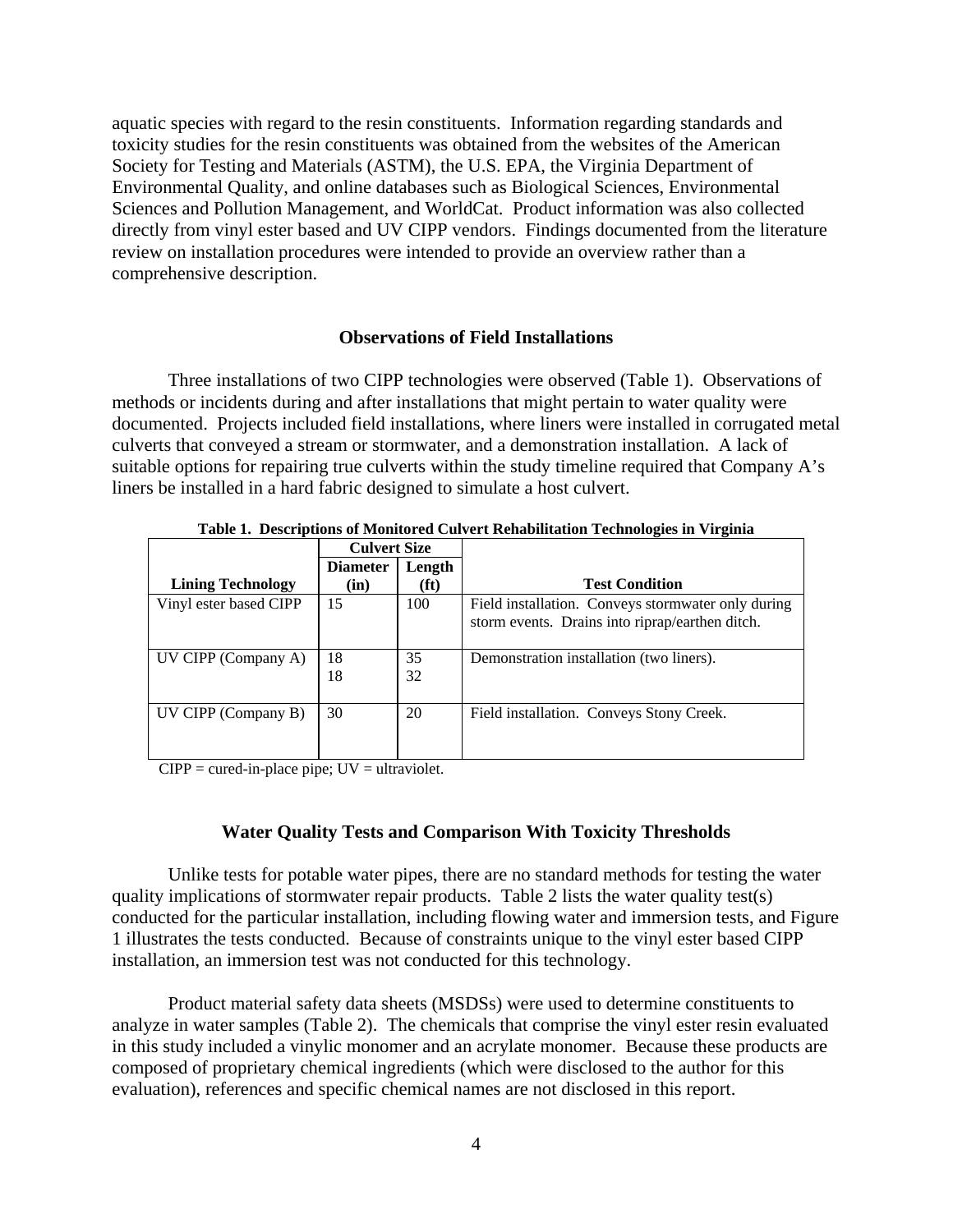|                           | <b>Water Sample Analyses and Sampling Frequency</b> |                     |                           |  |
|---------------------------|-----------------------------------------------------|---------------------|---------------------------|--|
|                           |                                                     | <b>Ultraviolet</b>  |                           |  |
| <b>Tests Conducted</b>    | <b>Vinyl Ester</b>                                  | <b>Company A</b>    | Company B                 |  |
| Flowing water             | Analyses: Vinylic                                   | Analysis: Styrene   | Analysis: Styrene         |  |
| test (Field installation) | monomer, acrylate                                   |                     |                           |  |
|                           | monomer                                             | Sampling frequency: | Sampling frequency:       |  |
|                           |                                                     | Rinse water, 30 min | Rinse water, 30 min after |  |
|                           | Sampling frequency:                                 | after installation: | installation; Days        |  |
|                           | Rinse water, 30 min                                 | Days $2,3$          | 1,2,3,7,14,21             |  |
|                           | after installation; Days                            |                     |                           |  |
|                           | 7, 14, 21 60, 90, 120                               |                     |                           |  |
| Immersion test of         |                                                     | Days $1, 3$         | Days 1,2,7,14,21,35,49    |  |
| liner section (Field)     |                                                     |                     |                           |  |
| simulation)               |                                                     |                     |                           |  |
|                           |                                                     |                     |                           |  |

**Table 2. Tests Conducted and Water Sampling Frequency After CIPP Installations** 

 $CIPP = \text{cured-in-place pipe.}$ 



**Figure 1. Illustrations of Water Quality Testing on Newly Installed Liners.** *Left,* **flowing water test;** *right,* **immersion test.** 

Samples were collected until the chemical concentrations were near or below the laboratory reporting limits or the toxicity thresholds for aquatic species. The number of days and sampling events before concentrations decreased below these limits or thresholds was highly variable among the tested liners (3 to 120 days following installations). Samples were packed on ice, sent to a laboratory via an overnight courier service, and analyzed for constituents identified from product MSDSs. Test results were compared with water quality standards and the toxicity thresholds for aquatic species identified from the literature review.

### **Flowing Water Test**

Sampling techniques for the flowing water test were designed to accommodate the available flow conditions (or lack thereof) at each culvert (as described in Table 3).

The UV CIPP site of Company B was the only site that continually conveyed a stream. At the other sites, stream flow or precipitation in the form of rain did not occur over the duration of the sampling period. For these installations, a rain event was simulated each sampling period (Table 3) through the pouring of tap water slowly into the culvert inlet such that only a single stream (approximately 2 in wide) contacted the bottom of the culvert liner. Pouring was stopped once the water began flowing out of the outlet. For the longer culvert lined with vinyl ester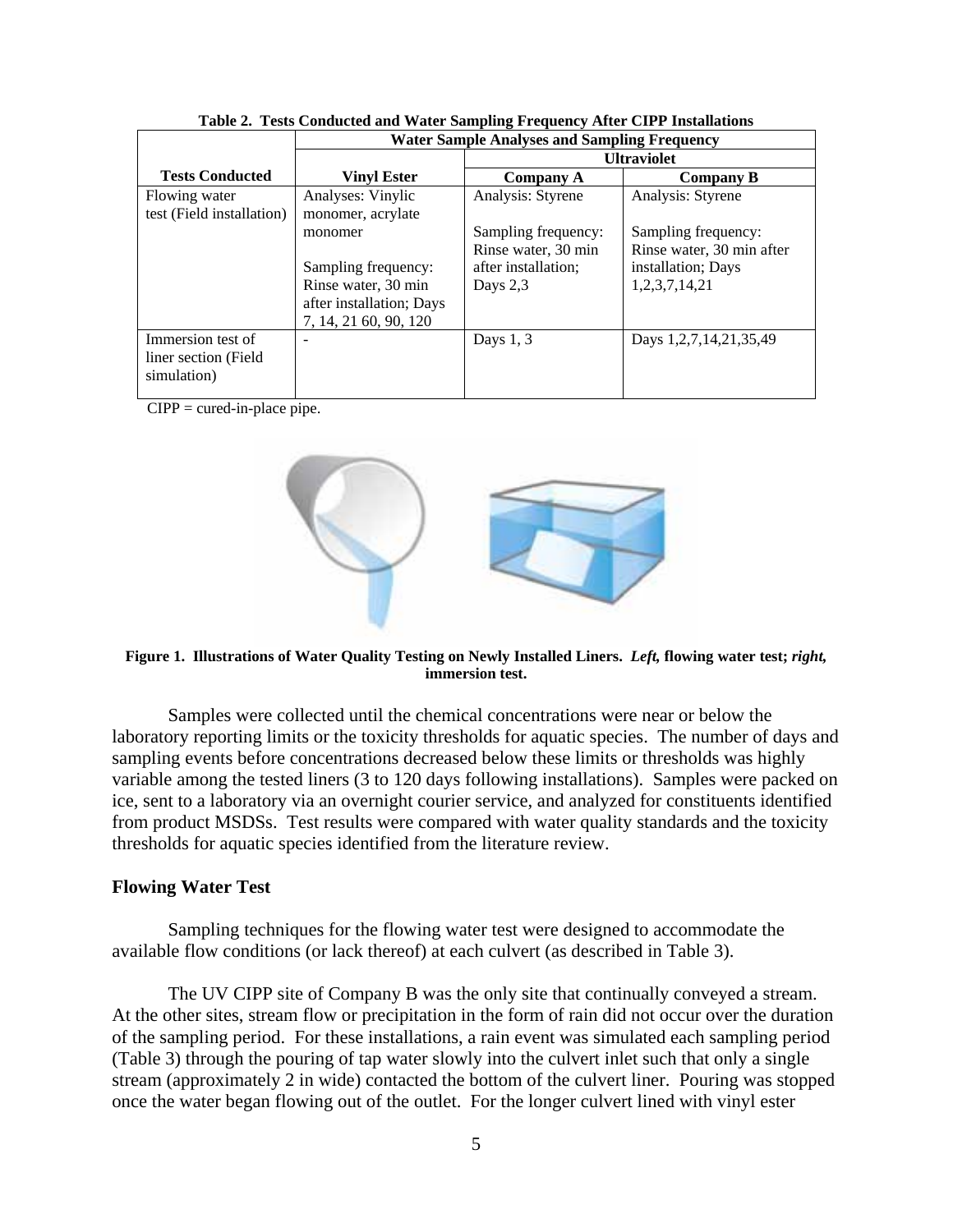|                   | <b>Culvert Size</b> |        |                           |                                                                  |
|-------------------|---------------------|--------|---------------------------|------------------------------------------------------------------|
|                   | <b>Diameter</b>     | Length | <b>Water Flow at Time</b> |                                                                  |
| <b>Technology</b> | (in)                | (in)   | of Sampling               | <b>Sampling Method</b>                                           |
| Vinyl ester based | 15                  | 100    | Simulated low flow        | 10.5 gal <sup><math>a</math></sup> water poured through liner.   |
| <b>CIPP</b>       |                     |        |                           | Samples captured at outlet.                                      |
| UV CIPP,          | 18                  | 35     | Simulated low flow        | 5 gal <sup><math>a</math></sup> water poured through each liner. |
| Company A         | 18                  | 32     |                           | Samples captured at outlet.                                      |
| UV CIPP,          | 30                  | 20     | Continual natural stream  | Stream water samples captured at outlet                          |
| Company B         |                     |        | flow (low to heavy)       | and $10 \text{ m}$ (33 ft) downstream.                           |

**Table 3. Flowing Water Sampling Conditions and Analyses** 

 $CIPP = \text{cured-in-place pipe}$ ;  $UV = \text{ultraviolet.}$ 

<sup>a</sup>Culvert length determined the water volume poured through the liners for sampling.

based CIPP, a greater volume of water was required (Table 3). The water was captured in 40-ml sampling vials as it flowed out of the outlet. These simulations were designed to replicate a worst case field scenario with low water flow with little dilution potential. For Company B's UV CIPP installation in a culvert with natural stream flow, water flow varied from low to heavy.

Control samples were also collected at each sampling event. Control samples at the installation with continual stream flow (UV CIPP, Company B) were taken at the outlet of the host culvert prior to liner installation and just upstream from the inlet following installation. Control samples at installations with simulated water flow were taken from the same water source that was used to flush the culvert for the purpose of water sampling.

### **Immersion Test**

Because relatively high contaminant concentrations have been detected in pools of standing water at culvert outlets following CIPP installations (Donaldson, 2009), an immersion test was conducted on each UV CIPP liner to simulate a standing water scenario as a comparison with the flowing water test. Similar to the water flow test, this test was designed to simulate field conditions with little dilution potential and thereby represents a worst case field scenario in terms of detectable adverse impacts on water quality from contaminant leaching. For each tested liner, an open 5-gal glass tank was filled with 2 gal of tap water. A control sample was collected from each tank into 40-ml vials. Within 2 hr following installation of the Company A and Company B liners, a cut section of liner (12 by 7 by 0.25 in) was immersed in the tank. Each sampling day (listed in Table 2), water samples were collected from the tank into 40-ml vials. Fresh water with an equivalent volume to that removed for sampling was then poured into the tank with the remaining water and the liner section.

#### **Evaluation of Findings Relative to VDOT's Styrene-Based CIPP Specifications**

For each of the evaluated unconventional CIPP technologies, results of the literature review, field installations, and water quality tests were used to determine whether adherence to or modification of VDOT's existing styrene-based CIPP specifications would be expected to mitigate any adverse impacts on water quality.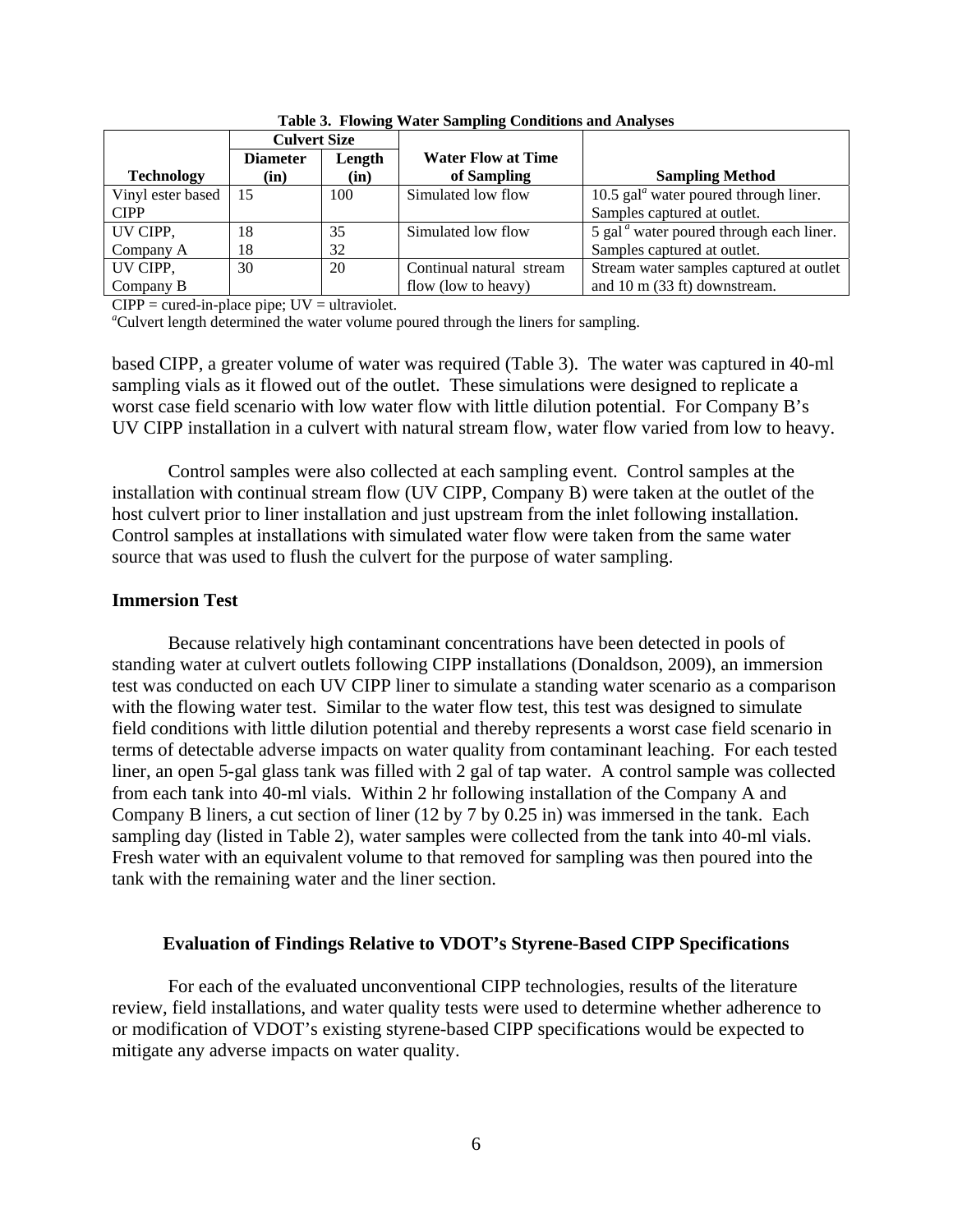### **RESULTS**

### **Vinyl Ester Based CIPP**

## **Literature Review**

### *Materials and Installation Procedures*

Installation methods for vinyl ester based CIPP are similar to those for conventional (styrene-based) CIPP, which are described in more detail in Donaldson and Baker (2008). Typical CIPP operations begin with the project setup, which includes measures to prevent water flow through the damaged host culvert. Any water normally conveyed by the culvert is dammed or diverted to a downstream point. Rocks and debris are then removed from the culvert. The resin-saturated liner is inserted into the host culvert. Three types of resins are used in CIPP applications: unsaturated polyester resins, vinyl ester based resins, and epoxies (Najafi, 2004). Unsaturated polyester resin contains styrene and is the most common resin used in CIPP installations (Najafi, 2004). Vinyl ester based resin, including that evaluated in this study, does not. The lining material used in conventional and vinyl ester based CIPP operations is composed of absorbent non-woven felt fabric that is pre-saturated (at the manufacturing facility) with a thermosetting resin.

Depending on the company, the liner is either pulled or inverted through the host culvert. Inversion is accomplished by forcing air into one end of the liner, causing the liner to turn insideout as it travels the length of the host culvert. The liner is expanded to conform to the inner dimensions of the culvert and is subsequently cured. Typical curing is achieved by circulating heated water or steam through the culvert to polymerize the resin material. The curing process takes up to several hours, depending on the culvert size. Typically, the liner tube has a membrane coating to protect and contain the resin; the membrane is generally a flexible thermoplastic, such as polyethylene or polyurethane (Hoffstadt, 2000). This coating is normally only on the inner surface of the finished product. This allows the resin on the outer surface of the liner to migrate into any voids in the host culvert such as joints or cracks prior to curing. The curing process and subsequent cool-down period can generate spent process water or steam condensate. Following the cool-down period, the closed ends of the cured liner are cut open and generally a video camera is inserted into the culvert for a final inspection. The final thickness of the liner is approximately 0.25 to 1.0 in.

#### *Standards and Toxicity Studies*

The installation procedures for all methods of CIPP are specified by standards published by ASTM International (2003, 2007). These standards do not specifically include measures to prevent or minimize potential adverse impacts to waterways or wastewater treatment facilities. Current standards recommend that during the liner cool-down period, hot water or steam effluent should be drained through a small hole in the downstream end of the culvert and replaced with the introduction of cool water.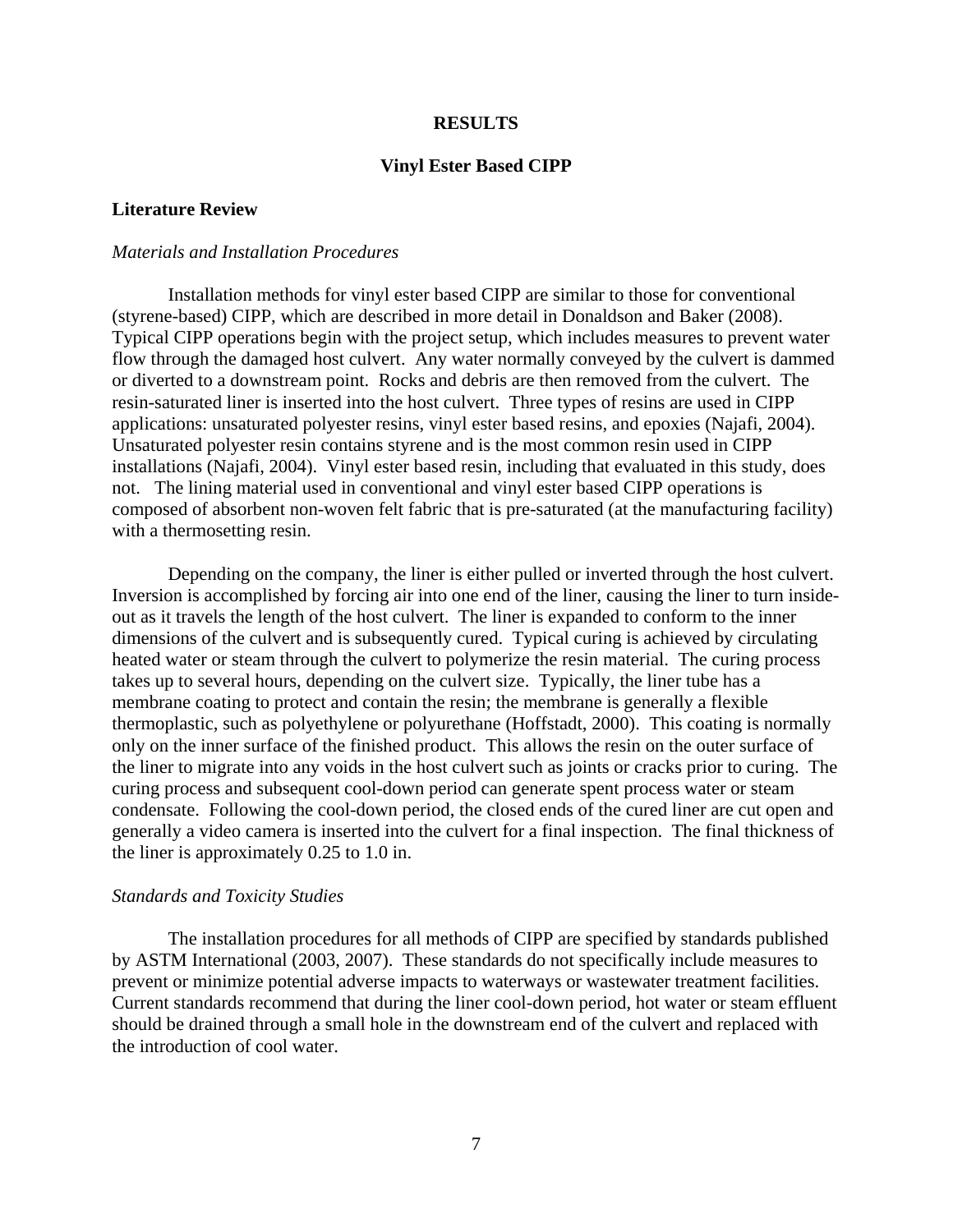The vinylic monomer, one of the two predominant chemicals in the vinyl ester based resin, is on the U.S Environmental Protection Agency's list of Hazardous Substances (40 CFR 302.4). This substance therefore falls under reporting requirements for any release or leaching into the environment, although no reportable quantity is assigned to this class of chemicals (U.S. EPA, 2011). The discharge of pollutants (which includes chemical wastes) to waters of the United States is also regulated under the Clean Water Act (U.S. EPA, 2011) and in Virginia requires a permit under the National Pollutant Discharge Elimination System (NPDES) or state equivalent (Virginia Department of Environmental Quality, undated).

 Table 4 provides the results of published acute toxicity studies with regard to the impacts of the chemicals on aquatic indicator species. Indicator species are sensitive to pollutants, and their disappearance from a body of water can be indicative of contamination.

| TROID II THIJI LORU DROVG CH'T TTOPIRAMI J'INGRAMIN' TOMCHRO IOI TRIDGO TROID HARR MURANOI OPRENO | Vinylic Monomer <sup>a</sup>                                                |                             | <b>Acrylate Monomer<sup>a</sup></b>                                     |
|---------------------------------------------------------------------------------------------------|-----------------------------------------------------------------------------|-----------------------------|-------------------------------------------------------------------------|
| <b>Aquatic (Freshwater) Species</b>                                                               | <b>Test Duration</b><br>and LC <sub>50</sub> or $EC_{50}^b$<br>Value (mg/L) | NOEC <sup>c</sup><br>(mg/L) | Test Duration and $LC_{50}$ or<br>$EC_{50}^{\phantom{5}b}$ Value (mg/L) |
| Freshwater green algae (Scenedesmus                                                               | 48 hr: 11                                                                   | <b>NA</b>                   |                                                                         |
| subspicatus)                                                                                      | 72 hr: 5.5                                                                  |                             |                                                                         |
| Microalgae (Pseudokirchneriella<br>subcapitata)                                                   |                                                                             |                             | 96 hr: 2.7                                                              |
| Water flea (Daphnia magna)                                                                        | 24 hr: 26                                                                   | 3.2                         | 48 hr: 1.1                                                              |
| Golden orfe fish (Leuciscus idus)                                                                 | 48 hr: 0.4                                                                  | <b>NA</b>                   |                                                                         |
| Zebra fish ( <i>Brachydanio rerio</i> )                                                           |                                                                             |                             | $96 \text{ hr}$ : 1.8                                                   |

**Table 4. Vinyl Ester Based CIPP Proprietary Ingredient Toxicities for Various Freshwater Indicator Species** 

 $CIPP = \text{cured-in-place pipe.}$ 

*a* In order to maintain the confidentiality of the proprietary product ingredients, references for the toxicity studies are not disclosed.

<sup>*b*</sup>Lethal concentration (LC<sub>50</sub>) and effective concentration (EC<sub>50</sub>), or the concentration required to kill (LC<sub>50</sub>) or have a defined effect on  $(EC_{50})$  50% of the test population after a given number of hours of exposure in that concentration. No Observable Effect Concentration or the highest limit at which no mortalities or abnormalities were observed.

### **Installation Observations**

The observed installation was in a 100-ft-long stormwater culvert with a 15-in diameter. Observed installation procedures were generally similar to those documented for conventional CIPP (Donaldson and Baker, 2008) whereby a flexible resin-saturated liner was pulled through the host culvert and subsequently inflated and cured with steam to form a rigid lining (see Figure 2). One notable difference between this installation and those from a previous study (Donaldson and Baker, 2008) was the effective release of steam during the curing process, evident by the low volume of steam condensate following the cool-down period. The installation resulted in less than 300 ml of steam condensate, which was discharged onto the dry riprap/earthen ditch. Cutting of the ends of the new liner following the cool-down period resulted in a heavy scattering of liner shavings around the inlet and outlet. At some point during the installation process, numerous small globules (0.5 in or less) of uncured resin residue waste were discharged on leaf debris immediately outside the culvert outlet and were present up to 60 days following installation. A sample of this pure (uncured) resin left in the stream bed at Site 1 (collected 1 day after installation) had a vinylic monomer concentration of 11,818 mg/L.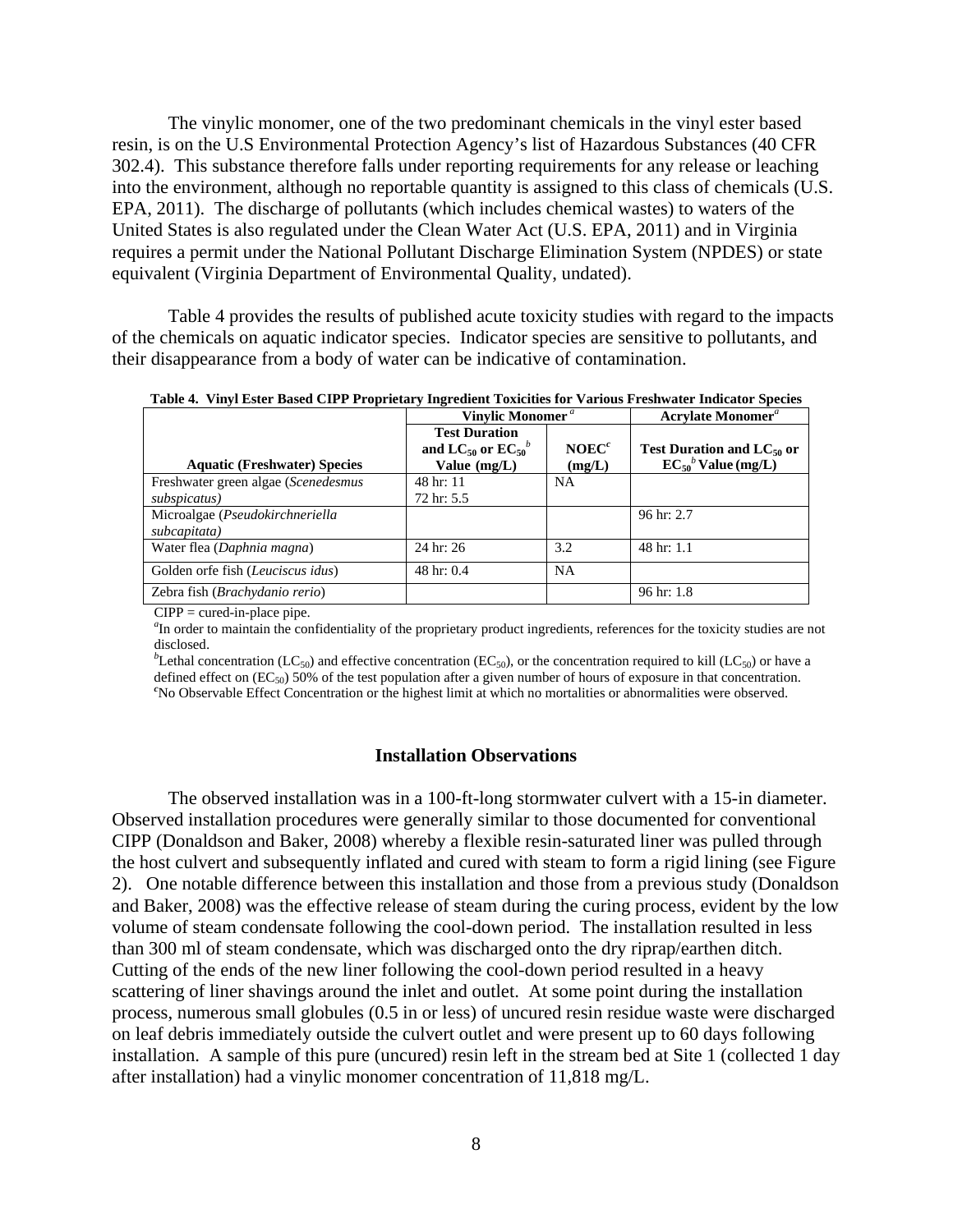

**Figure 2. Curing Process During Vinyl Ester Based CIPP Installation** 

## **Water Sampling Results**

Table 5 provides water sampling results from the flowing water test, noting the contaminant concentrations that exceeded the toxicity thresholds for the specified species. The footnotes to the table include qualitative descriptions of the water flow during the flowing water test and the resulting anticipated levels of chemical dilution. These descriptions are intended to only generally capture dilution levels and provide a context for the sampling results. Contaminant concentrations in all control samples taken were below laboratory detection levels  $\langle$  <0.001 mg/L). Contaminant concentrations in all control samples were < 0.001 mg/L.

**Table 5. Vinyl Ester Based CIPP Contaminant Concentrations in Water Samples Collected During and After Installation With 15-in-Diameter Stormwater Conveyance** 

|                           | <b>Vinylic Monomer</b><br>Concentration (mg/L) | <b>Acrylate Monomer</b><br>Concentration (mg/L) |
|---------------------------|------------------------------------------------|-------------------------------------------------|
| Time (after installation) | <b>Flowing Water</b>                           | <b>Flowing Water</b>                            |
| $30 \text{ min}$          | $76^{a,b}$                                     | 0.09                                            |
| 14 days                   | $87^{a,b}$                                     | 0.03                                            |
| 21 days                   | $79^{a,b}$                                     | 0.04                                            |
| 28 days                   | $58^{a,b}$                                     | < 0.03                                          |
| Day $60$                  | $19^a$                                         | 0.06                                            |
| Day 90                    | $3^a$                                          | 0.08                                            |
| Day 120                   | < 0.001                                        | < 0.001                                         |

 $CIPP = \text{cured-in-place pipe.}$ 

All sampling was conducted under conditions that replicated low water flow and low dilution of chemicals. <sup>a</sup> Above 48-hr LC<sub>50</sub> or EC<sub>50 for</sub> golden orfe fish  $(0.4 \text{ mg/L})$ .

<sup>b</sup>Above 24-hr LC<sub>50</sub> or EC<sub>50 for</sub> water flea (26 mg/L).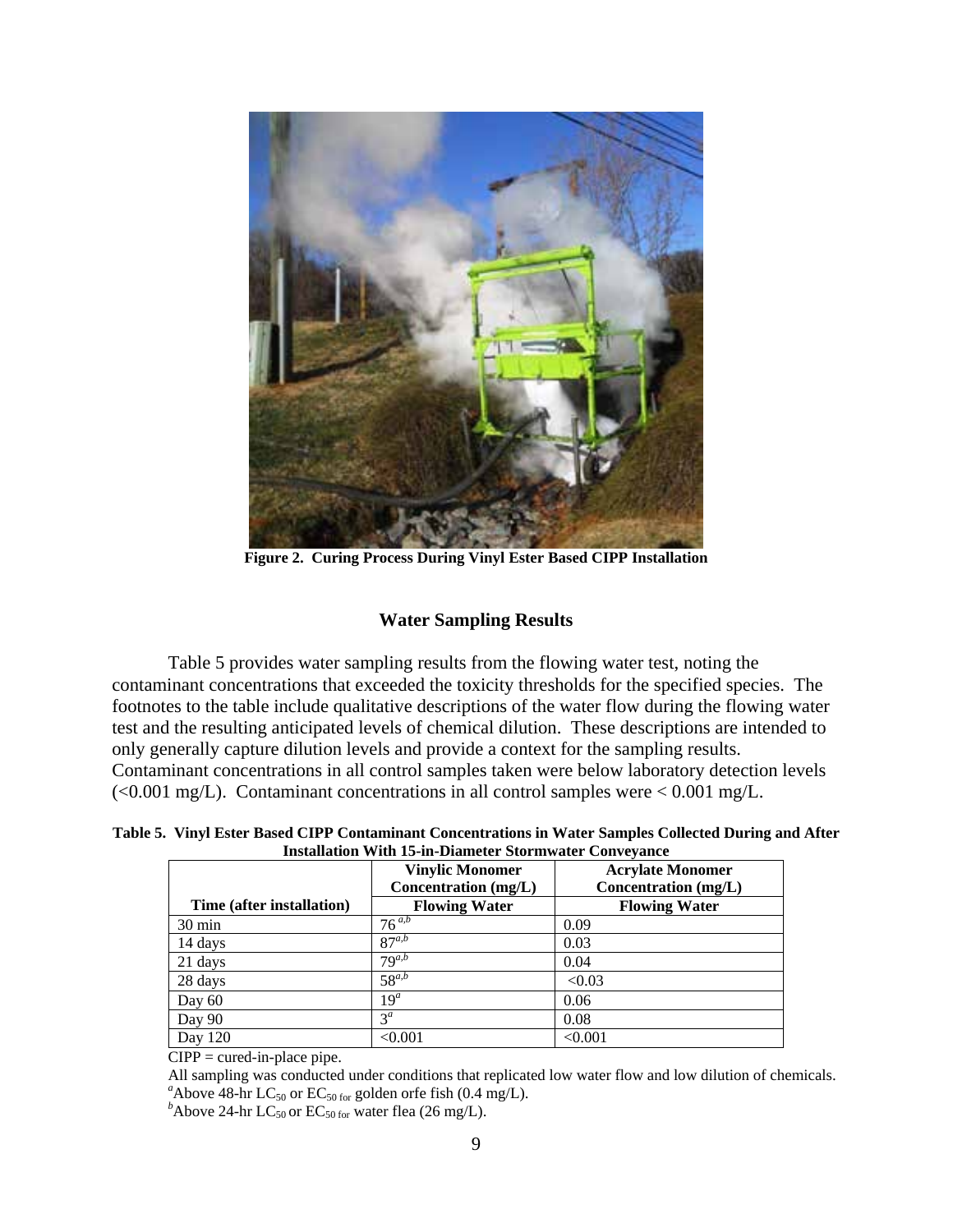The maximum concentration of the vinylic monomer was 87 mg/L, which is up to 200 times greater than the toxicity thresholds for the golden orfe fish (a common indicator species). Toxicity thresholds of this contaminant were exceeded for six subsequent sampling events. Acrylate monomer concentrations did not exceed toxicity thresholds.

## **Evaluation of Findings Relative to VDOT's Styrene-Based CIPP Specifications**

The magnitude of the water contamination from the vinyl ester based liner installation is similar to that found with styrene in a previous conventional CIPP study (Donaldson and Baker, 2008). As noted previously, vinyl ester based installations are currently not required to comply with VDOT's styrene-based CIPP specifications. One of VDOT's CIPP specifications requires that for styrene-based CIPP installations, the contractor must place an impermeable sheet immediately upstream and downstream of the host culvert prior to liner insertion and properly dispose of any waste materials (VDOT, 2008b). Another specification requires that the liner be rinsed following installation and that the rinse water be properly disposed of (VDOT, 2008b). Although these specifications are not in place for vinyl ester based CIPP and neither rinsing nor the placement of an impermeable sheet was conducted during the observed installation, adherence to these procedures may have prevented the high contaminant concentrations found in water samples. Placement of an impermeable sheet would have captured some of the escaped uncured resin observed at the installation. Thoroughly rinsing the liner prior to reinstatement of water flow is also expected to reduce any adverse impacts on water quality, given that the sampling results indicated a decrease in contaminant concentrations with each subsequent pouring of water through the culvert.

Finally, one of VDOT's styrene-based CIPP specifications requires the contractor to employ the services of a qualified independent environmental services laboratory or environmental consultant to collect and analyze water and soil samples following the installation (VDOT, 2008b). Given the variety of potential field scenarios and installation variables, it is difficult to capture the range of water sampling results that may be found from a field evaluation of an installation. Adherence to this specification would provide VDOT with additional sampling results and ensure that VDOT is using this lining technology with appropriate environmental safeguards.

## **UV CIPP**

### **Literature Review**

## *Materials and Installation Procedures*

Although UV CIPP materials and installation methods have many similarities to those of conventional and vinyl ester based CIPP, there are notable differences. The first difference is the standard installation of a slip sheet through the host culvert to prevent damage to the liner during insertion (Figure 3A). The second major difference involves the materials. As with conventional CIPP, the resin used for UV CIPP installations contains styrene, but according to a vendor, the resin is one-third the volume of that used in other CIPP methods. This resin is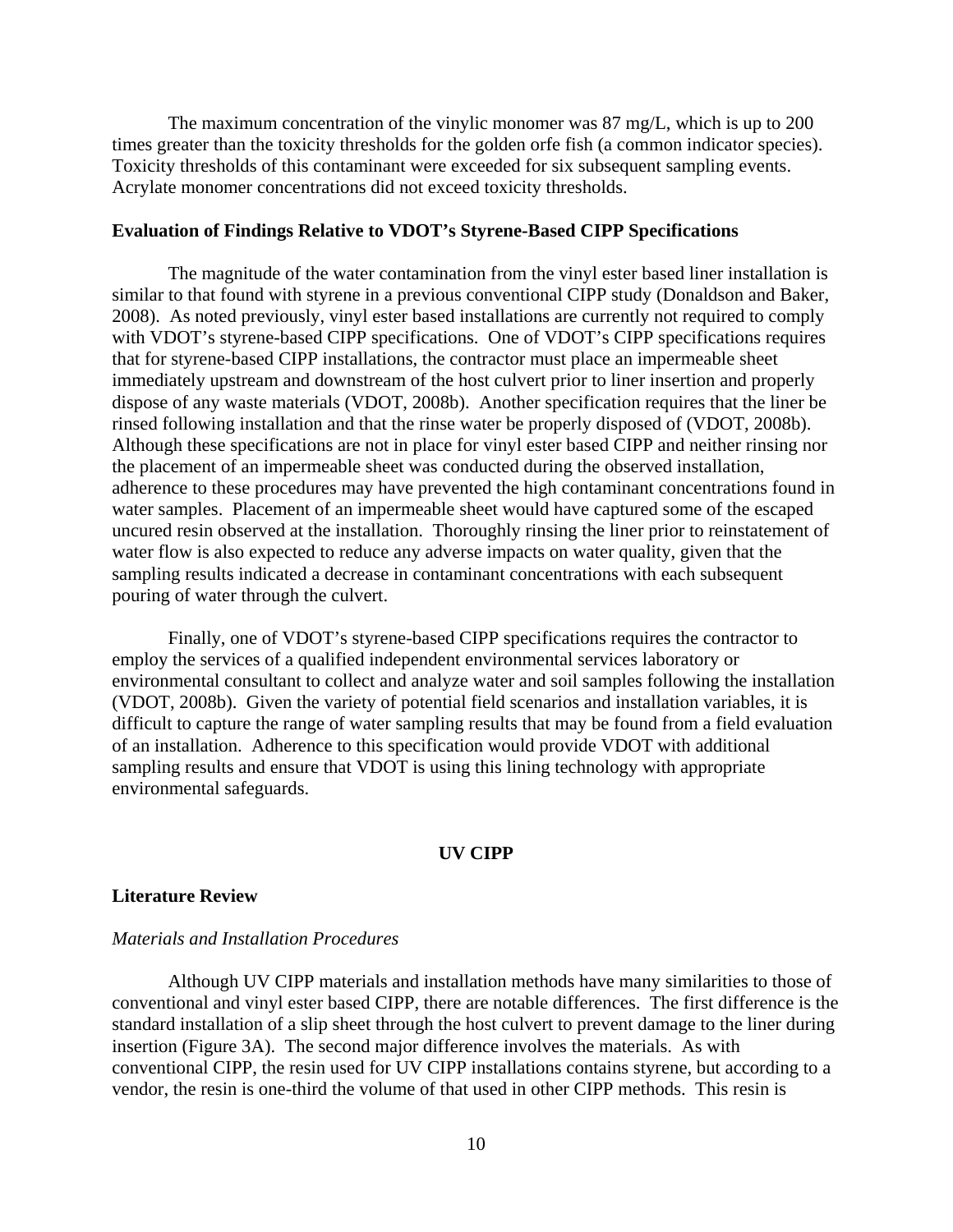

**Figure 3.** *A:* **Installation of UV CIPP Liner, Illustrating Slipsheet Insertion;** *B:* **UV Light Train Prior to Insertion in Liner;** *C:* **Liner Inflation During UV Cure.** 

encapsulated within a fiberglass liner rather than a permeable felt liner, presumably preventing resin and styrene from extruding or leaching. The fiberglass material is enclosed within impermeable outer and inner foils. A UV light train is used to cure the resin. A UV light train is inserted into the liner while the liner is inflated with air pressure (Figure 3B and 3C), and is generally pulled with a rope at approximately 1 ft per minute (depending on culvert diameter). The resin contains a photo-initiator that reacts to the UV light to cure the resin.

The final thickness of the liner is approximately 0.25 to 0.75 in. A camera attached to the end of the light train allows video inspection of the liner during the cure. The light train also houses a temperature sensor. This allows crews to monitor and adjust the degree of heat generated from the UV light to prevent damage to the inner foil. Cooling occurs continuously as the UV lights gradually pass through the culvert. Unlike conventional and vinyl ester based CIPP, the use of UV light rather than steam or hot water does not result in spent cure water and associated issues with its release or disposal. As with other CIPP installation procedures, liners are typically not rinsed or flushed before water flow is reinstated.

## *Standards and Toxicity Studies*

As previously noted, the installation procedures for all methods of CIPP are specified by standards published by ASTM International (2003, 2007). The resin in UV CIPP liners contains styrene, an important industrial chemical used in the synthesis and manufacture of polystyrene and hundreds of different copolymers as well as numerous other industrial resins (Guest, 1997). In June 2011, styrene was listed on the National Toxicology Program's Twelfth Report on Carcinogens (a congressionally mandated document) and was described as being "reasonably anticipated to be a human carcinogen" (National Toxicology Program, 2011). The U.S. EPA (2009) drinking water standard lists the maximum contaminant level (MCL) for styrene as 0.1 mg/L (0.1 parts per million [ppm]). The Clean Water Act requires dischargers to obtain a permit, issued by the U.S. EPA or its designee, for the discharge of any pollutant in a water body (U.S. EPA, 2011).

As reported in Donaldson (2009), numerous acute toxicity studies have documented the impacts of styrene on aquatic organisms. Table 6 provides a summary of published values of acute styrene toxicity studies for several aquatic indicator species that are found in freshwater habitats throughout the United States.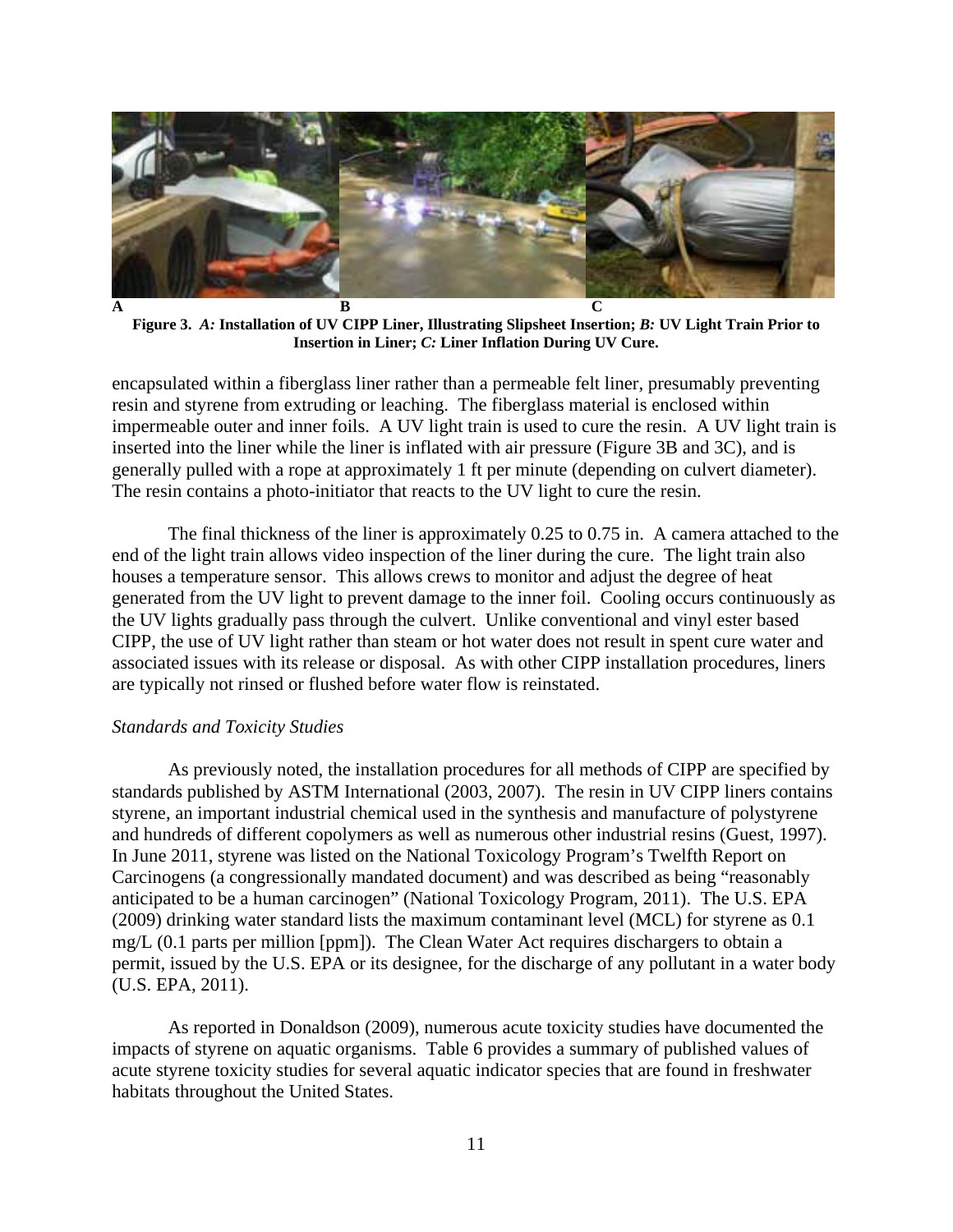|                                                                                                                                                         | <b>Test Duration</b><br>and LC <sub>50</sub> or $EC_{50}^a$ | $NOEC^b$       |                      |  |  |
|---------------------------------------------------------------------------------------------------------------------------------------------------------|-------------------------------------------------------------|----------------|----------------------|--|--|
| <b>Aquatic Species</b>                                                                                                                                  | (mg/L)                                                      | (mg/L)         | <b>Reference</b>     |  |  |
| Water flea (Daphnia magna)                                                                                                                              | 48-hr $EC_{50}$ : 4.7                                       | 1.9            | Cushman et al., 1997 |  |  |
|                                                                                                                                                         | 48-hr $EC_{50}$ : 1.3                                       | 0.81           | Baer et al., 2002    |  |  |
| Amphipod ( <i>Hyalella azteca</i> )                                                                                                                     | 96-hr LC <sub>50</sub> : 9.5                                | 4.1            | Cushman et al., 1997 |  |  |
| Fathead minnow (Pimephales promelas)                                                                                                                    | 96-hr $LC_{50}$ : 5.2                                       | 2.6            | Baer et al., 2002    |  |  |
|                                                                                                                                                         | 96-hr $LC_{50}$ : 10                                        | $\overline{4}$ | Machado, 1995        |  |  |
| Rainbow trout (Oncorhynchus mykiss)                                                                                                                     | 96-hr $LC_{50}$ : 2.5                                       | <b>NA</b>      | Qureshi et al., 1982 |  |  |
| Freshwater green algae (Selenastrum                                                                                                                     | 96-hr $EC_{50}$ : 0.72                                      | 0.063          | Cushman et al., 1997 |  |  |
| capricornutum)                                                                                                                                          | 72-hr $EC_{50}$ : 2.3                                       | 0.53           | Baer et al., 2002    |  |  |
| "Lethal concentration (LC <sub>50</sub> ) and effective concentration (EC <sub>50</sub> ), or the concentration required to kill (LC <sub>50</sub> ) or |                                                             |                |                      |  |  |

**Table 6. Styrene Toxicity Thresholds for Various Freshwater Indicator Species** 

have a defined effect on  $(EC_{50})$  50% of the test population after a given number of hours of exposure in that concentration.

<sup>b</sup>No Observable Effect Concentration, or the highest limit at which no mortalities or abnormalities were observed.

There have been numerous anecdotal reports of damage to aquatic habitat and treatment processes at wastewater treatment facilities from certain repair technologies (Whelton et al., 2012). In 2011, a moratorium on CIPP was enacted in Ontario, Canada, in response to a fish kill (McLuckie, 2011). Reports on few of these types of incidents have been published or have resulted in new standards or procedures, with the exception of those of three transportation agencies (to date): VDOT, the New York State Department of Transportation (DOT), and the California DOT. Styrene concentrations following steam and hot water CIPP installations on road culverts in Virginia (Donaldson, 2009) and New York (New York State DOT, 2008) were up to 2 and 3 orders of magnitude greater (respectively) than the  $LC_{50}$  or  $EC_{50}^a$  values listed in Table 2. As a result, new specifications for CIPP repair were developed by VDOT, the New York State DOT (2011), and the California DOT (2011). These specifications were primarily developed to ensure the proper capture and disposal of spent process water and to minimize leaching of unpolymerized styrene or other resin constituents.

## **Installation Observations**

Because Company A's installations served as a demonstration project that was not installed in a VDOT culvert, installations followed the company's standard procedures rather than VDOT's CIPP specifications. Company B's liner was installed in a VDOT culvert in compliance with VDOT specifications.

For Company A and Company B installations, cutting of the ends of the new liners following the curing period resulted in a heavy scattering of liner shavings around the inlet and outlet. There was no visible uncured resin residue waste during or following either installation.

## **Water Sampling Results**

Tables 7 and 8 list the water sampling results from the flowing water and immersion tests for Company A and Company B, respectively. Both tables include qualitative descriptions of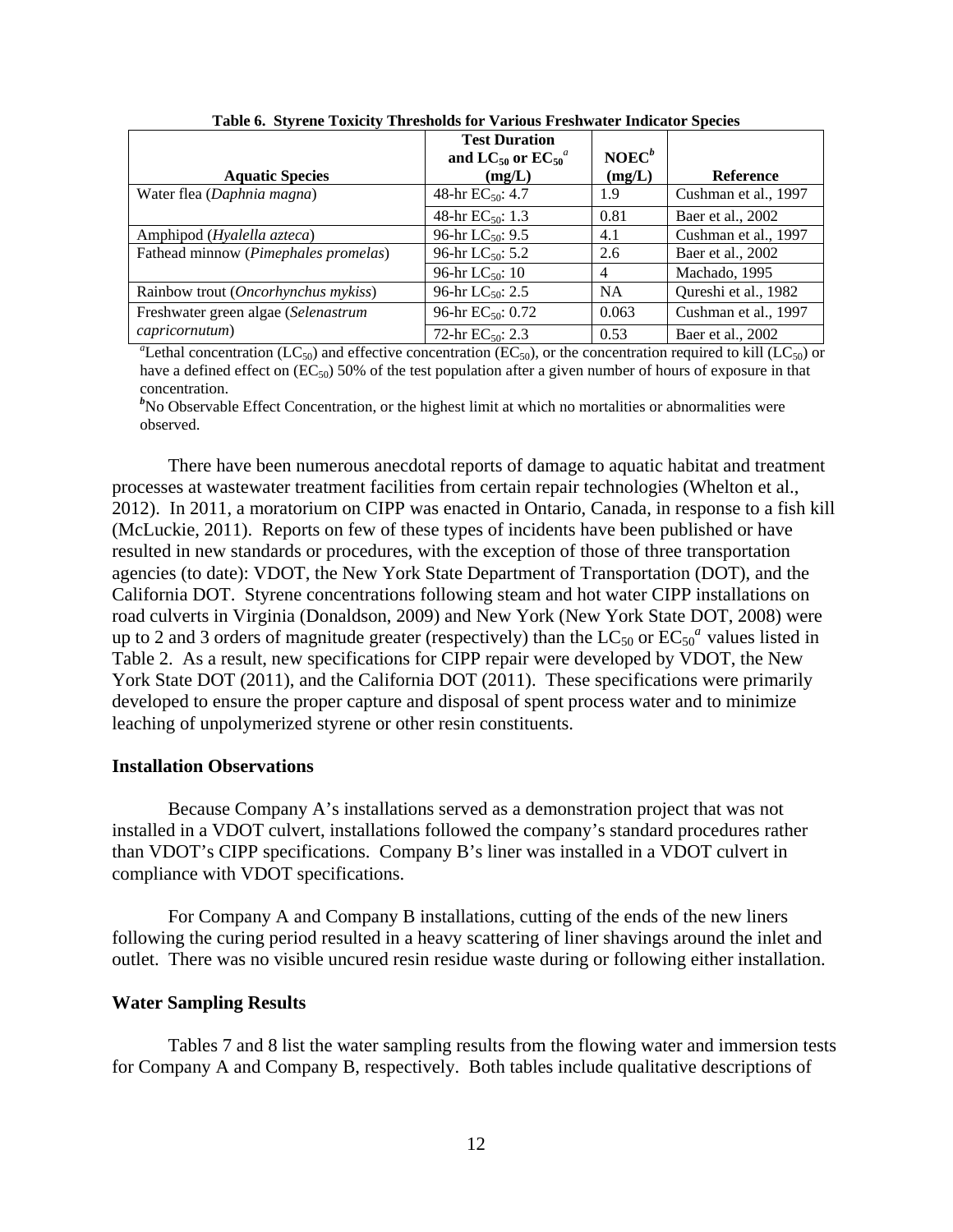|                                      |                                                                                                                                                | <b>Styrene Concentration (mg/L)</b> |         |  |  |  |
|--------------------------------------|------------------------------------------------------------------------------------------------------------------------------------------------|-------------------------------------|---------|--|--|--|
| Time (after<br>installation)         | Liner 2:<br>Liner 1:<br><b>Flowing Water</b><br><b>Flowing Water</b><br>Liners 1 and 2:<br><b>Test</b><br><b>Immersion Test</b><br><b>Test</b> |                                     |         |  |  |  |
| End of installation<br>(rinse water) | < 0.001                                                                                                                                        | < 0.001                             |         |  |  |  |
| $30 \text{ min}$                     | < 0.001                                                                                                                                        | < 0.001                             |         |  |  |  |
| 1 day                                | < 0.001                                                                                                                                        | < 0.001                             | < 0.001 |  |  |  |
| 3 days                               | < 0.001                                                                                                                                        | < 0.001                             | < 0.001 |  |  |  |

**Table 7. UV CIPP Styrene Concentrations in Water Samples Collected After Installation (2 18-in-Diameter Liners), Company A** 

UV CIPP = ultraviolet cured-in-place pipe.

All sampling was conducted under conditions that replicated low water flow and low dilution of chemicals.

**Table 8. UV CIPP Styrene Concentrations Including Chemical Dilution Descriptions in Water Samples Collected After Installation (30-in-Diameter Surface Water Conveyance), Company B** 

|                            | <b>Styrene Concentration (mg/L) and Dilution Description</b> |                      |                       |  |
|----------------------------|--------------------------------------------------------------|----------------------|-----------------------|--|
|                            | <b>Flowing</b>                                               | <b>Flowing Water</b> |                       |  |
| Time (after installation)  | <b>Water Test</b>                                            | <b>Test</b>          | <b>Immersion Test</b> |  |
| End of installation (rinse | $0.091^a$                                                    |                      |                       |  |
| water)                     |                                                              |                      |                       |  |
| $30 \text{ min}$           | $0.335^{\circ}$ (H)                                          | $0.007$ (H)          |                       |  |
| 1 day                      | $0.014$ (H)                                                  | $0.001$ (H)          | $0.53^a$              |  |
| 2 days                     | $0.022$ (H)                                                  | $0.004$ (H)          | $9.04^{a,b,c}$        |  |
| 3 days                     | $0.008$ (H)                                                  | $0.002$ (H)          |                       |  |
| 7 days                     | 0.001(M)                                                     | $< 0.001$ (M)        | $12.90^{a,b,c}$       |  |
| 14 days                    | $0.006$ (L)                                                  |                      | $12.60^{a,b,c}$       |  |
| 21 days                    | $0.002$ (L)                                                  |                      | $10.30^{a,b,c}$       |  |
| 35 days                    |                                                              |                      | $7.13^{a,b,c}$        |  |
| 49 days                    |                                                              |                      | 0.58 <sup>a</sup>     |  |

 $(H) = high$ ;  $(M) = medium$ ;  $(L) = low$ .

 $a^a$ Above maximum contaminant level for drinking water  $(0.1 \text{ mg/L})$ .

*b*Above 96-hr LC<sub>50</sub> for rainbow trout (2.5 mg/L). *c*Above 48-hr EC<sub>50</sub> for water flea (4.7 mg/L).

water flow and resulting anticipated levels of chemical dilution. These descriptions are intended to capture dilution levels only generally and provide a context for the sampling results. Styrene concentrations in all control samples from the flowing water tests and from the immersion tests were below laboratory detection levels (<0.001 mg/L).

Styrene concentrations in all water samples taken following Company A's two liner installations were below 0.001 mg/L. Following Company B's installation, although styrene was detected in samples of flowing water, styrene concentrations did not exceed the toxicity thresholds for aquatic species in any of the eight samples collected at the outlet from the flowing water test. These thresholds were exceeded in five subsequent samples of standing water from the immersion test, with a maximum styrene concentration of 12.9 mg/L. These results indicate that styrene leaching from the liner was mitigated by water flow.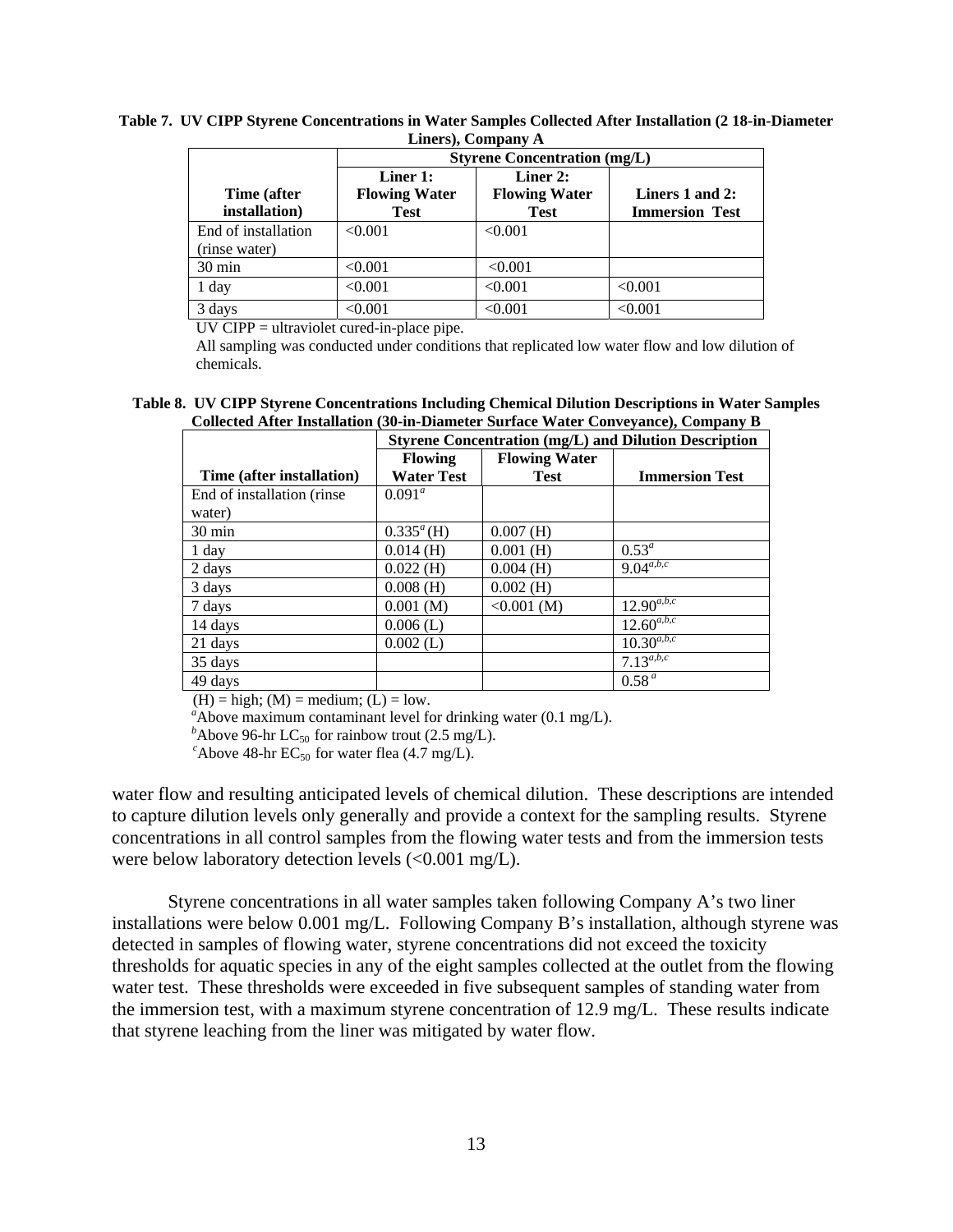### **Evaluation of Findings Relative to VDOT's Styrene-Based CIPP Specifications**

Because Company B's liner was installed in a VDOT culvert, VDOT's existing styrenebased CIPP specifications were followed. Styrene concentrations following both Company A and Company B's installations were low in samples collected from flowing water but exceeded toxicity thresholds in the immersion test of Company B's liner. As was the case with Company B's installation, some degree of leaching from the liner is mitigated by water flow and is therefore safe for aquatic species, but further analyses would be necessary to determine acceptable levels of leaching for given conditions (i.e., flow regularity and water volume conveyed by culvert). Adherence to VDOT's specification that requires the collection and analyses of water and soil samples following CIPP installations (VDOT, 2008b) would provide VDOT with additional sampling results from liners installed in varying field conditions and ensure that VDOT's CIPP specifications are sufficient for mitigating risks to water quality.

### **DISCUSSION**

### **Vinyl Ester Based CIPP**

Although the vinyl ester based resin used in this method of CIPP repair does not contain styrene, the primary chemicals in the resin can also be toxic if released or leached into surface water. Concentrations of a vinylic monomer in the water that flowed through the liner were above the toxicity thresholds for aquatic species up to 90 days following installation, or six subsequent sampling events (for a maximum concentration of 87 mg/L). Water samples were collected under test conditions that simulated a worst case scenario with low water flow and low dilution potential. Higher flow volumes may have resulted in lower contaminant concentrations.

The elevated contaminant levels could have resulted from (1) contact of the sampled water with uncured resin that escaped from the liner during installation or following installation; (2) insufficient curing of the resin-saturated liner; and/or (3) some degree of permeability in the lining material. The degree to which the vinylic monomer contaminant exceeded toxicity thresholds was similar to that found with styrene in a previous conventional CIPP study (Donaldson and Baker, 2008) prior to the development of VDOT's CIPP specification. Adherence to VDOT's existing styrene-based requirements (with slight modifications to the styrene testing requirement) is expected to minimize contaminant concentrations.

### **UV CIPP**

Styrene concentrations in all flowing water samples from the UV CIPP installations were below toxicity thresholds for aquatic species. Specifically, flowing water styrene concentrations were below detection levels following Company A's installations of two liners and were a maximum of 0.335 mg/L following Company B's installation. Although this concentration was above the MCL of drinking water, it was below toxicity thresholds for aquatic species and 1 to 2 orders of magnitude lower than maximum concentrations found following conventional CIPP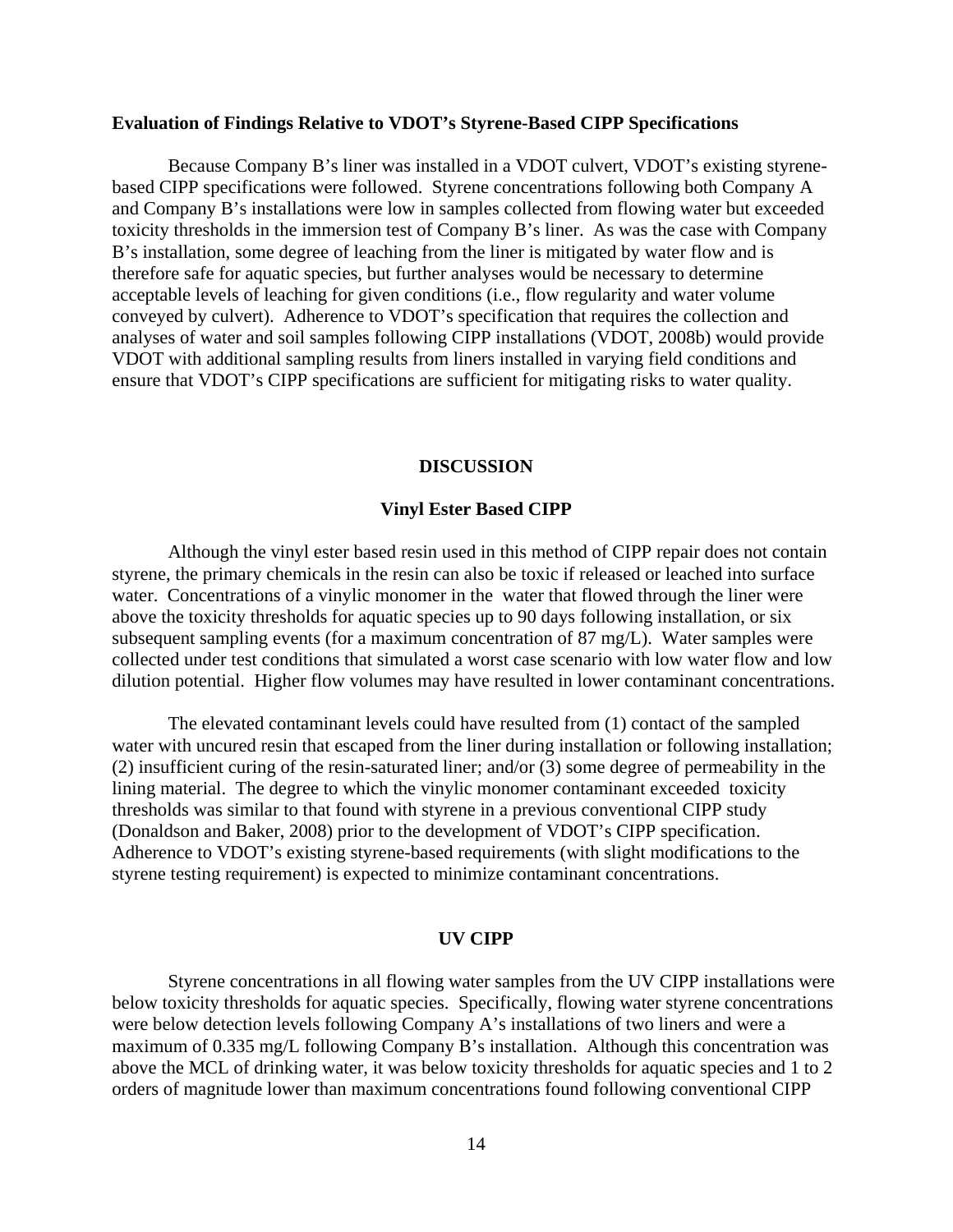installations (Donaldson, 2009; New York State DOT, 2008). It is important to note that the differences in styrene concentrations in water samples collected following Company A's installations and those following Company B's installation may be attributed to the types of demonstration installations rather than differences in materials or installation procedures between the companies. Unlike Company B, Company A provided an above-ground demonstration installation. Because this liner was not designed to meet specified load requirements, the liner comprised less material and resin than those required for Company B's liner.

Although styrene levels were below toxicity thresholds for aquatic species in all samples taken from the culvert outlet (where water flow was continual) following both companies' liner installations, concentrations were elevated in the immersion test of Company B's liner. Styrene leaching from the liner was likely a result of insufficient curing of the resin and/or some degree of permeability in the lining material. No escaped uncured resin was observed during or following installations. For Company B's installation, the contrast between styrene concentrations in samples collected from the flowing water versus those from the standing water in the immersion test underscored the effect of water flow on chemical residence time and dilution. Despite styrene's high rate of volatilization (Alexander, 1997), styrene accumulated in the standing water as it leached from the liner. The peak concentration of 12.9 mg/L occurred 7 days following immersion, followed by a gradual reduction in concentration as a result of the depletion of unpolymerized styrene from the liner. Concentrations were above toxicity thresholds for a minimum of 35 days following immersion. Given these results, it is expected that in road culverts where standing water exists at the outlets, any residual styrene may first accumulate before concentrations decrease as a result of volatilization and being diluted to some extent in a subsequent water flow event. Additional field evaluations that capture a range of field scenarios (e.g., flow volumes and regularity, culvert slope, etc.) would be necessary to allow a better understanding of the acceptable levels of leaching for given conditions.

## **Factors That Affect Leaching From CIPP Liners**

After examination of the sampling results in the context of the installation observations and literature review in this study and those from the previous conventional CIPP evaluation (Donaldson and Baker, 2008), several factors appeared to affect the degree to which chemicals leach from a CIPP liner. One of these was the flow and associated dilution of water conveyed by the culvert. Following a UV CIPP installation, styrene concentrations in water samples collected from standing water were greater than those collected from a culvert outlet with water flow.

Other factors that affected contaminant leaching were associated with the material and installation procedures, as reflected by the different contaminant concentrations of water samples collected following UV CIPP installations and those following vinyl ester based and conventional CIPP (Donaldson and Baker, 2008). These included the following:

 *Lining material*. Conventional and vinyl ester based CIPP technologies typically use felt liners that do not encapsulate the resin. These materials have some degree of permeability and allow for the transfer of resin into cracks and holes in the host culvert, where the resin is further from the high temperatures during the curing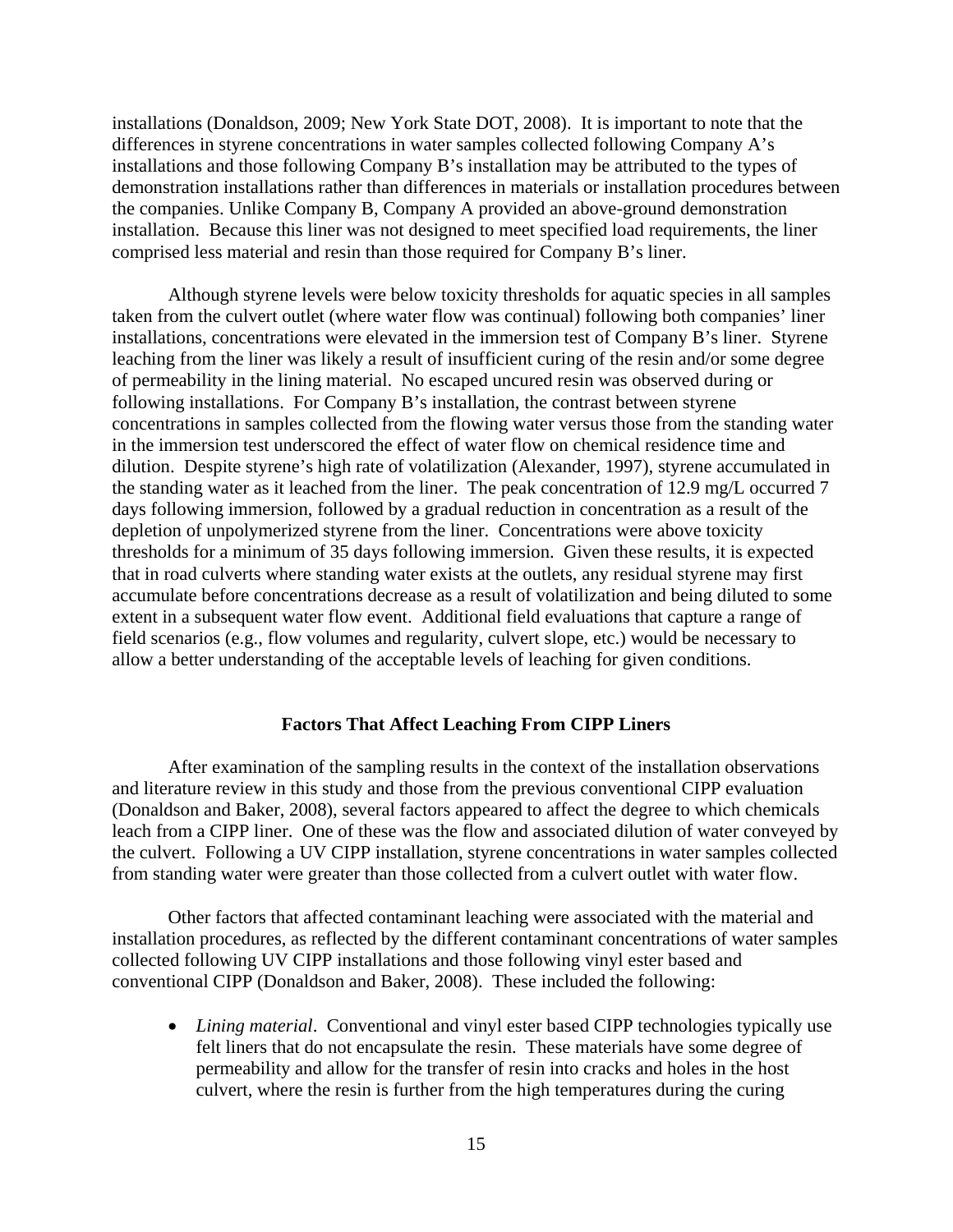process. Incompletely cured resin is one likely cause of the high contaminant concentrations found in water following CIPP installations (Donaldson and Baker, 2008). UV CIPP liners comprise a layer of fiberglass embedded between two foils that minimize the transfer of resin into cracks or holes and the escape of raw resin from the ends of the liner. No extruded resin was visible in the UV CIPP installations monitored, whereas extruded resin was noted during the vinyl ester based CIPP installation and previously monitored conventional CIPP installations (Donaldson and Baker, 2008; New York State DOT, 2008).

- *Resin volumes*. UV CIPP vendors maintain that their technology uses two-thirds less volume than conventional and vinyl ester based CIPP while providing the same degree of structural strength. Resin volume varies by the number of layers (or mat thickness) used, which is project dependent. A greater volume of resin used may increase the likelihood of raw resin spilling or seeping from the liner ends during installation. Samples of raw resin that escaped during conventional CIPP and vinyl ester based CIPP liner installations had extremely high contaminant concentrations (580 mg/L of styrene and 11,818 mg/L of vinylic monomer, respectively [Donaldson and Baker, 2008]).
- *Curing method*. Conventional and vinyl ester based CIPP installations use hot water or steam to cure the resin, which requires the capture of effluent to avoid contamination of receiving waters. UV CIPP uses UV light rather than hot water or steam and therefore produces no effluent. The highest contaminant concentrations occurred during the release of curing effluent in previously monitored installations (Donaldson and Baker, 2008), although VDOT specifications now require the capture and proper disposal of cure water.

# **CONCLUSIONS**

- *Concentrations of a vinylic monomer in water samples collected following the installation of a vinyl ester based CIPP liner exceeded the toxicity thresholds for aquatic species.*  Concentrations of this resin constituent were above the toxicity thresholds in water flushed through the liner for up to 90 days following installation, or six subsequent sampling events.
- *Adherence to VDOT's CIPP specifications (which are currently limited to styrene-based installations) is expected to reduce the high contaminant concentrations found following installation of a vinyl ester based CIPP liner*. A modification to the specification's sampling requirement that is specific to vinyl ester based liners (i.e., the type of chemical required for sample analysis) would be necessary to ensure that samples are analyzed for the appropriate chemical.
- *Styrene concentrations in water samples collected following UV CIPP installations exceeded the toxicity thresholds for aquatic species in standing water but were below toxicity thresholds in flowing water.* Styrene concentrations in water samples collected from flowing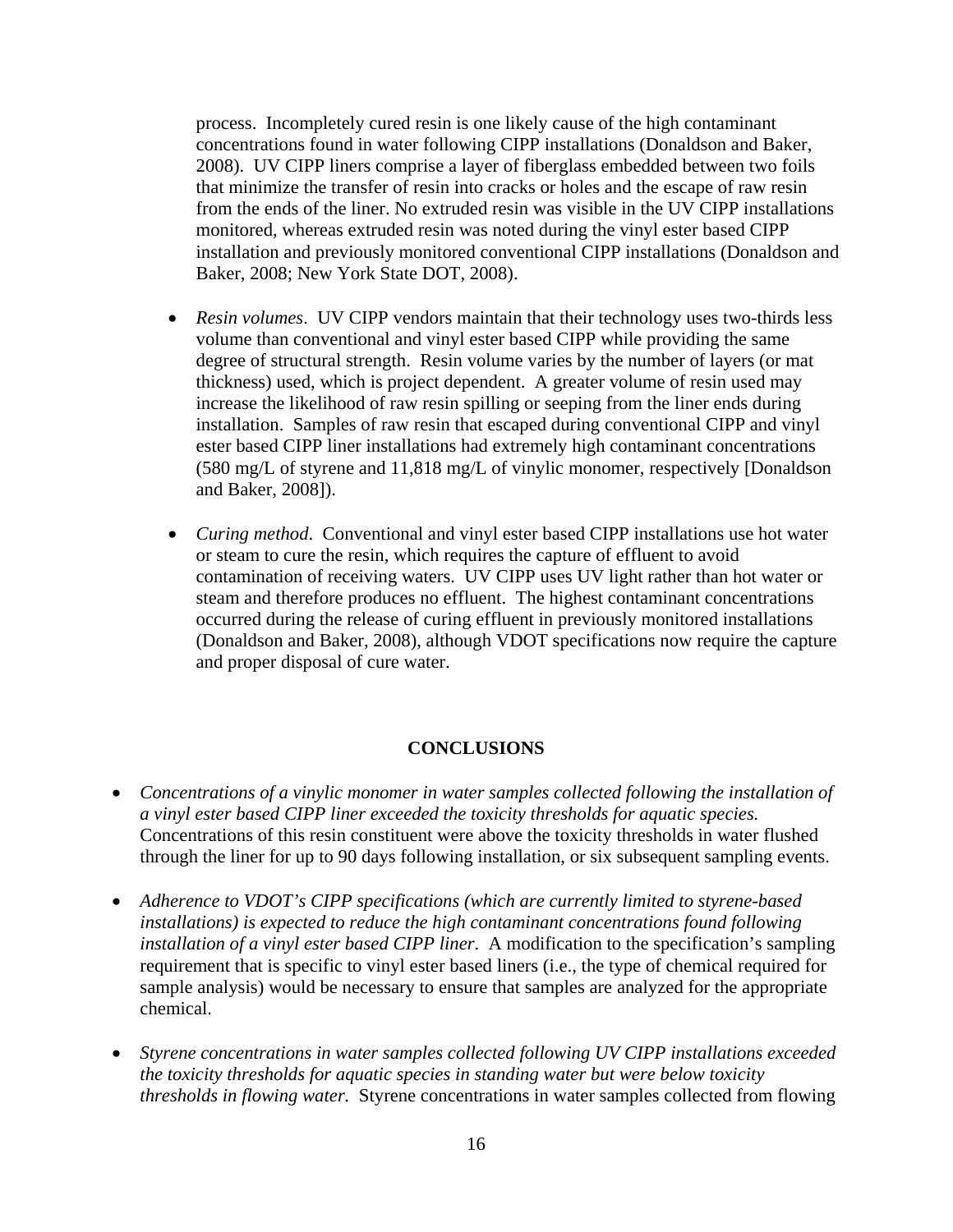water tests and standing water tests of Company A's liner were below 0.001 mg/L. In water samples collected following Company B's liner installation, residual styrene accumulated in standing water (up to 12.9 mg/L), but concentrations in all eight water samples (collected up to 21 days following installation) at a culvert with water flow were below the toxicity thresholds for aquatic species.

- *Adherence to VDOT's existing CIPP specifications is expected to mitigate any adverse impacts on water quality from UV CIPP installations.*
- *For both styrene-based and styrene-free CIPP installations, adherence to VDOT's CIPP specification that requires the collection and analyses of water and soil samples following installation would (1) provide VDOT with additional sampling results from liners installed in varying field conditions, and (2) help ensure that VDOT's CIPP specifications sufficiently mitigate risks to water quality.*

## **RECOMMENDATION**

- *1. VDOT's Materials Division in consultation with VDOT's Scheduling and Contracts Division, Location and Design Division, and Environmental Division should revise the current CIPP specifications listed in VDOT's Special Provision for Pipe Culvert Replacement or Rehabilitation (VDOT, 2008b) as follows:* 
	- Remove the word "styrene-based" such that the CIPP requirements also apply to vinyl ester based and other forms of styrene-free CIPP installations.
	- Add a water sampling requirement specific to vinyl ester based CIPP that requires the analyses of water samples for diallyl phthalate. The existing styrene water testing requirement for styrene-based CIPP should remain.

## **BENEFITS AND IMPLEMENTATION PROSPECTS**

Based on industry estimates, CIPP liners are expected to add 40 to 45 years of additional service life to the pipe (Cooney et al., 2011). Because the service life of unconventional CIPP liners has not been evaluated in field installations, actual life cycle costs are difficult to estimate. Cooney et al. (2011) provided information on the per linear foot costs. According to a 2004 study by Snyder (cited in Cooney et al., 2011), an average cost estimate for a CIPP liner with a 0.25 in minimum wall thickness was \$150 per linear foot for a pipe 8 inches in diameter. Costs increase with diameter as a result of higher material weight and associated installation challenges (Synder, 2004, cited in Cooney et al., 2011).

Increased regulatory scrutiny of stormwater culverts has recently increased pressure on VDOT to find environmentally sound methods of culvert repair. A public notice issued in March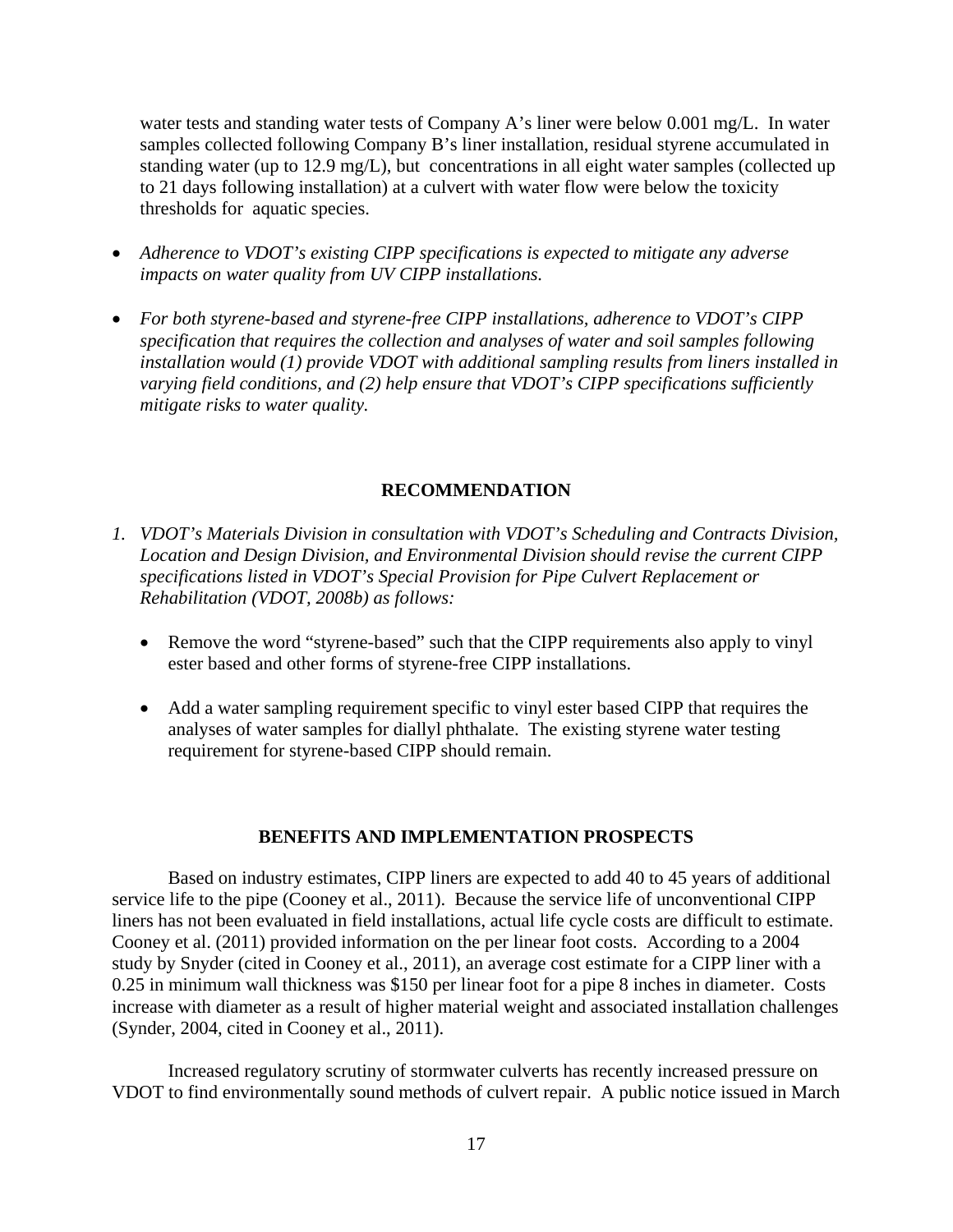2010 by the U.S. Army Corps of Engineers regarding stormwater culvert permitting requirements resulted in a change to VDOT's culvert repair selection process. Prior to the public notice, application of pneumatically applied concrete (also known as "shotcrete") over damaged culvert floors was an affordable and common method of culvert repair in some VDOT districts. Because these applications result in raised culvert bottom elevations, concerns by the U.S. Army Corps of Engineers regarding their effect on stream dynamics and passage by aquatic organisms resulted in a recent increase in the enforcement of VDOT's permitting requirements (U.S. Army Corps of Engineers, 2010). The consequent added labor, costs, and project delay to VDOT has decreased the number of culverts repaired with concrete. Because the use of CIPP liners results in a nominal increase in bottom elevation (0.25 to 1.0 in), their availability as options for culvert repair provides VDOT with greater flexibility and efficiency in repairing damaged culverts.

#### **ACKNOWLEDGMENTS**

Appreciation is extended to several individuals who provided assistance throughout this study. Darrell Hayes, Bill Jones, and Marc Stecker helped coordinate installations, and Jeff Boyer and Andrew Campbell assisted with water sampling. Randy Galipo and Greg Wolber were helpful with providing information pertaining to water sampling results. The report greatly benefited from the comments provided by Mike Fitch, Amy O'Leary, and Ed Wallingford of the technical review panel, as well as Andy Babish, Mohamed Elfino, Jose Gomez, Welford King, and Adam Matteo. The author also thanks Linda Evans for editing the report and Robert Perry for graphics.

#### **REFERENCES**

- Alexander, M. Environmental Fate and Effects of Styrene. *Critical Reviews in Environmental Science and Technology,* Vol. 27, No. 4, 1997, pp. 383-410.
- ASTM International. ASTM F1743-96: Standard Practice for Rehabilitation of Existing Pipelines and Conduits by Pulled-in-Place Installation of Cured-in-Place Thermosetting Resin Pipe (CIPP). In *ASTM Book of Standards,* Vol. 08.04. West Conshohocken, PA, 2003.
- ASTM International. ASTM F1216-07: Standard Practice for Rehabilitation of Existing Pipelines and Conduits by the Inversion and Curing of a Resin-Impregnated Tube. In *ASTM Book of Standards,* Vol. 08.04. West Conshohocken, PA, 2007.
- Baer, K.N., Boeri, R.L., Ward, T.J., and Dixon, D.W. Aquatic Toxicity Evaluation of Para-Methylstyrene. *Ecotoxicology and Environmental Safety,* Vol. 53, No. 3, 2002, pp. 432- 438.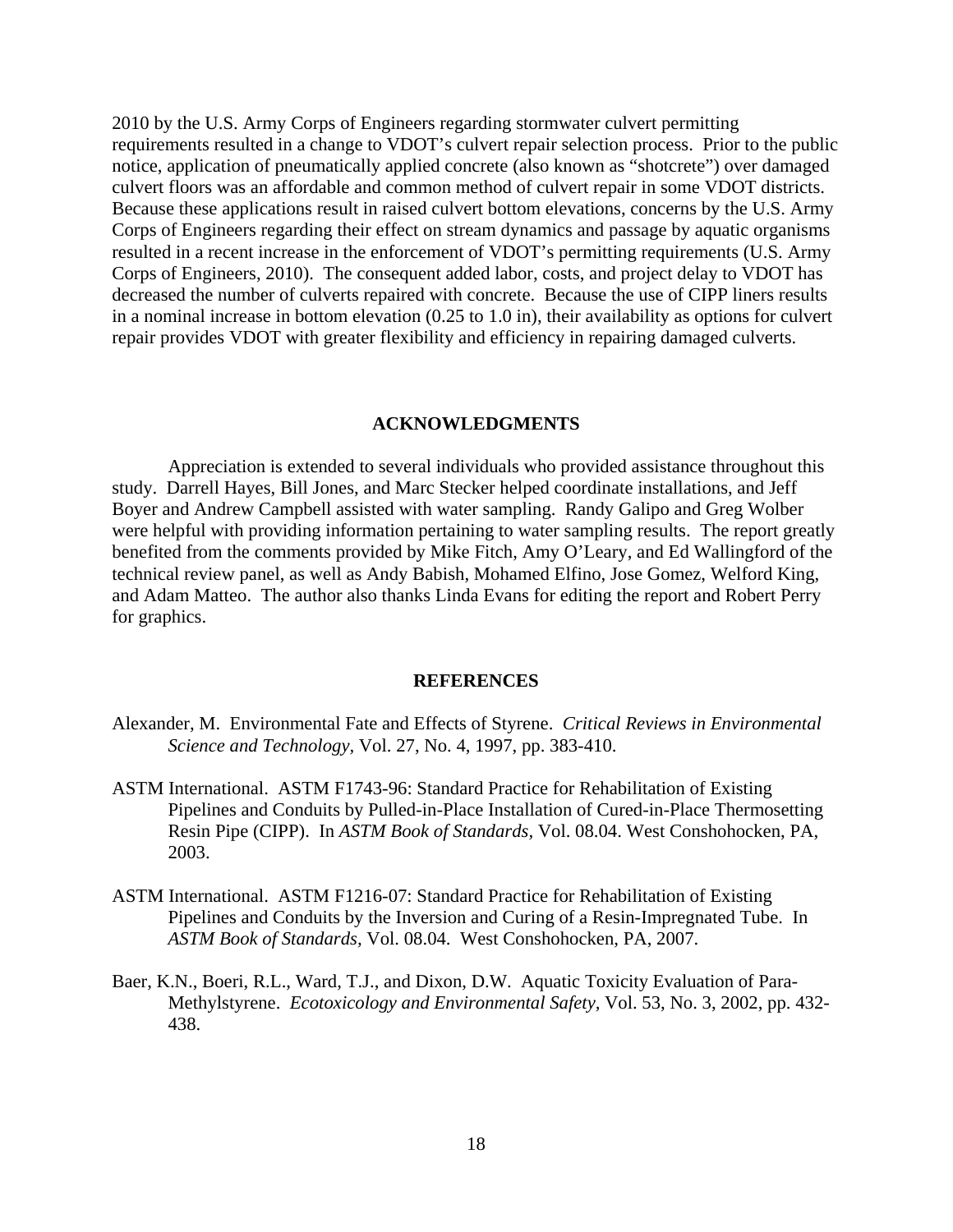- California Department of Transportation. *Design Information Bulletin No. 83-02: Caltrans Supplement to FHWA Culvert Repair Practices Manual.* 2011. http://www.dot.ca.gov/hq/oppd/dib/dib83-02.htm. Accessed January 18, 2012.
- Cooney, B., Javed, A., and Najafi, F.T. State-of-the-Art Literature Review on In-situ Pipe Repairs and Durability. Presented at the 90th Annual Meeting of the Transportation Research Board, Washington, DC, 2011.
- Cushman, J.R., Rausina, G.A., Cruzan, G., Gilbert, J., Williams, E., Harrass, M.C., Sousa, J.V., Putt, A.E., Garvey, N.A., Laurent, J.P.S., Hoberg, J.R., and Machado, M.W. Ecotoxicity Hazard Assessment of Styrene. *Ecotoxicology and Environmental Safety,* Vol. 37, No. 2, 1997, pp. 173-180.
- Donaldson, B.M. The Environmental Implications of Cured-in-Place Pipe Rehabilitation Technology.In *Transportation Research Record: Journal of the Transportation Research Board,* No. 2123. Transportation Research Board of the National Academies, Washington, DC, 2009, pp. 172-179.
- Donaldson, B.M., and Baker, A. *The Environmental Implications of Cured-in-Place Pipe Rehabilitation*. VTRC 08-CR12. Virginia Transportation Research Council, Charlottesville, 2008.
- Donaldson, B.M., and Whelton, A.J. *Water Quality Implications of Culvert Repair Options: Cementitious and Polyurea Spray-on Liners.* VCTIR 13-R3. Virginia Center for Transportation Innovation and Research, Charlottesville, 2012.
- Guest, M.J. Styrene Copolymers. In *Handbook of Thermoplastics,* O. Olabisi, Ed. Marcel Dekker, Inc., New York, 1997, pp. 161-175.
- Griffin, J. Styrene Designation Disputed by Industry. *Underground Construction Magazine,* Vol. 66, No. 7, July 2011. http://undergroundconstructionmagazine.com/styrenedesignation-disputedindustry?utm\_medium=email&utm\_campaign=UC+July+News&utm\_content=UC+July +News+CID\_2bcd3365a6788d7731eeef05c3093bf0&utm\_source=Email+marketing+sof tware&utm\_term=Styrene+Designation+Disputed+By+Industry. Accessed July 21, 2011.
- Hoffstadt, F.A. Cured-in-Place Pipe Structures in Infrastructure Rehabilitation. In *Proceedings of the 45th International SAMPE Symposium.* SAMPE Publishing, Covina, CA, 2000.
- Insituform. *Insituform CIPP®*. 2011. http://www.insituform.com/Water-Wastewater/PipeLiningsWastewater/InsituformCIPP. Accessed June 4, 2012.
- Machado, M.W. *Styrene-acute Toxicity to Fathead Minnow (Pimephales promelas) Under Flow-through Conditions.* Springborn Laboratories, Wareham, MA, 1995.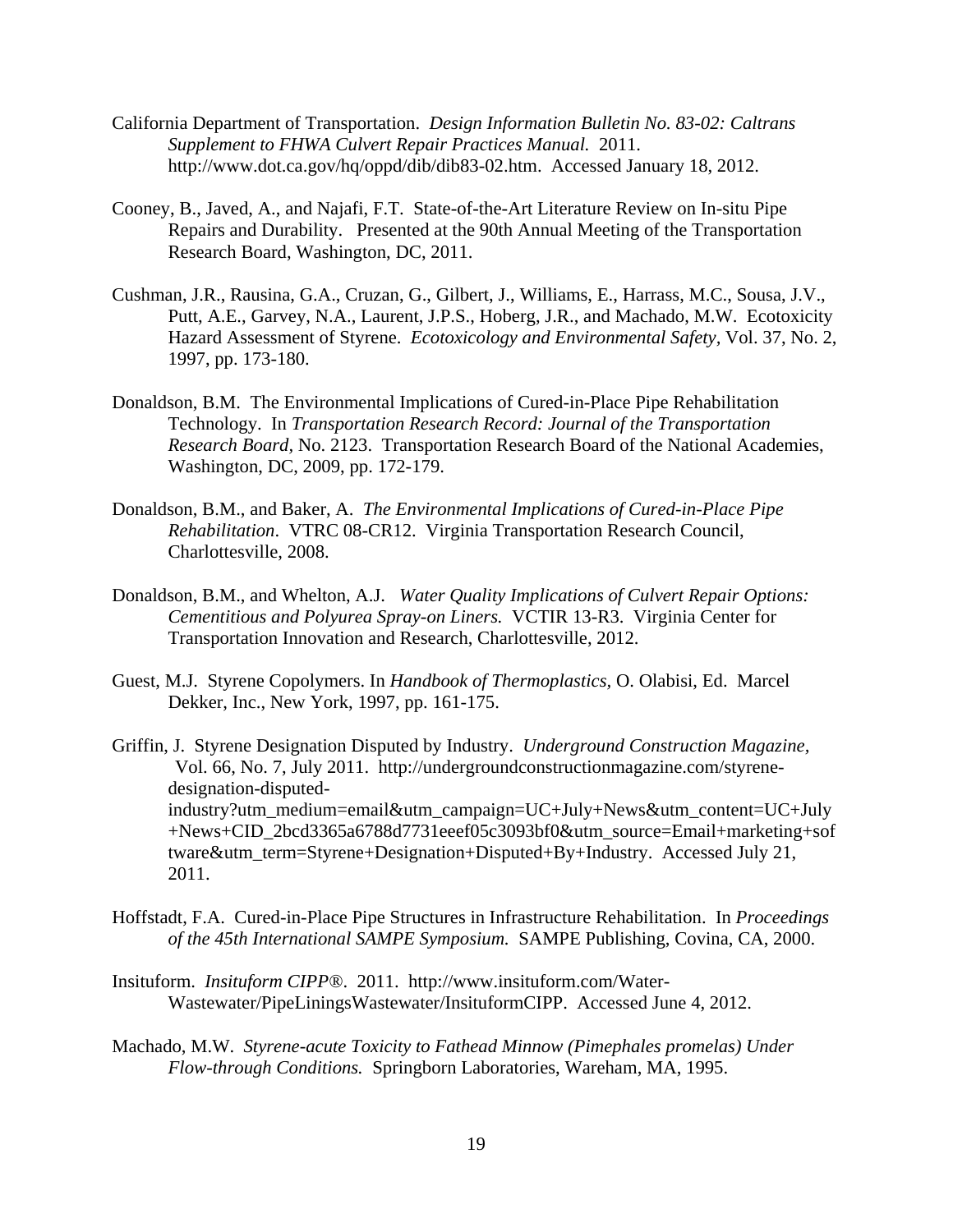McLuckie, R. Email to B.M. Donaldson, May 2, 2011.

- Najafi, M. *Trenchless Technology: Pipeline and Utility Design, Construction, and Renewal*. McGraw-Hill, New York, 2004.
- National Toxicology Program. *Report on Carcinogens,* 12th ed. Research Triangle Park, NC, 2011. http://ntp.niehs.nih.gov/ntp/roc/twelfth/roc12.pdf. Accessed July 1, 2012.
- New York State Department of Transportation. Summary of Water Sampling for CIPP for Four Culverts. Unpublished report. Albany, 2010.
- New York State Department of Transportation. *Revisions to Standard Specifications 602: Rehabilitation of Culvert and Storm Drain Pipe.* Albany, 2011.
- Qureshi, A.A., Flood, K.W., Thompson, S.R., Janhurst, S.M., Inniss, C.S., and Rokosh, D.A. Comparison of a Luminescent Bacterial Test With Other Bioassays for Determining Toxicity of Pure Compounds and Complex Effluents. In *Proceedings of the Fifth Annual Symposium on Aquatic Toxicology and Hazard Assessment,* J.G. Pearson, R.B. Foster, and W.E. Bishop, Eds. American Society for Testing and Materials, Philadelphia, 1982.
- Ren, D., and Smith, J.A. *Evaluation of Environmental Impacts of Two Common Restoration Methodologies for Pipes That Convey Stormwater Runoff*. VTRC 11-CR3. Virginia Transportation Research Council, Charlottesville, 2010.
- U.S. Army Corps of Engineers, Norfolk District. Public Notice: Guidelines for Application of Nationwide Permits for Projects Involving Road Crossing Pipe/Culvert Maintenance. March 8, 2010. http://www.nao.usace.army.mil/Portals/31/docs/regulatory/guidance/maint%20of%20exis ting%20road%20crossing%20pipes\_culverts.pdf. Accessed July 18, 2011.
- U.S. Environmental Protection Agency. Clean Water Act. 2011. http://cfpub.epa.gov/npdes/cwa.cfm?program\_id=45. Accessed January 12, 2011.
- U.S. Environmental Protection Agency. National Primary Drinking Water Regulations. 2009. http://www.epa.gov/safewater/consumer/pdf/mcl.pdf. Accessed November 29, 2012.
- Virginia Department of Environmental Quality. Virginia Pollutant Discharge Elimination System Permit Program. Undated. http://www.deq.state.va.us/Programs/Water/PermittingCompliance/PollutionDischargeEli mination.aspx. Accessed January 20, 2012.
- Virginia Department of Transportation. Pipe Rehabilitation Methods and Selection Process. Location and Design Division Instructional and Informational Memorandum No. IIM-LD-244.Richmond, 2008a.